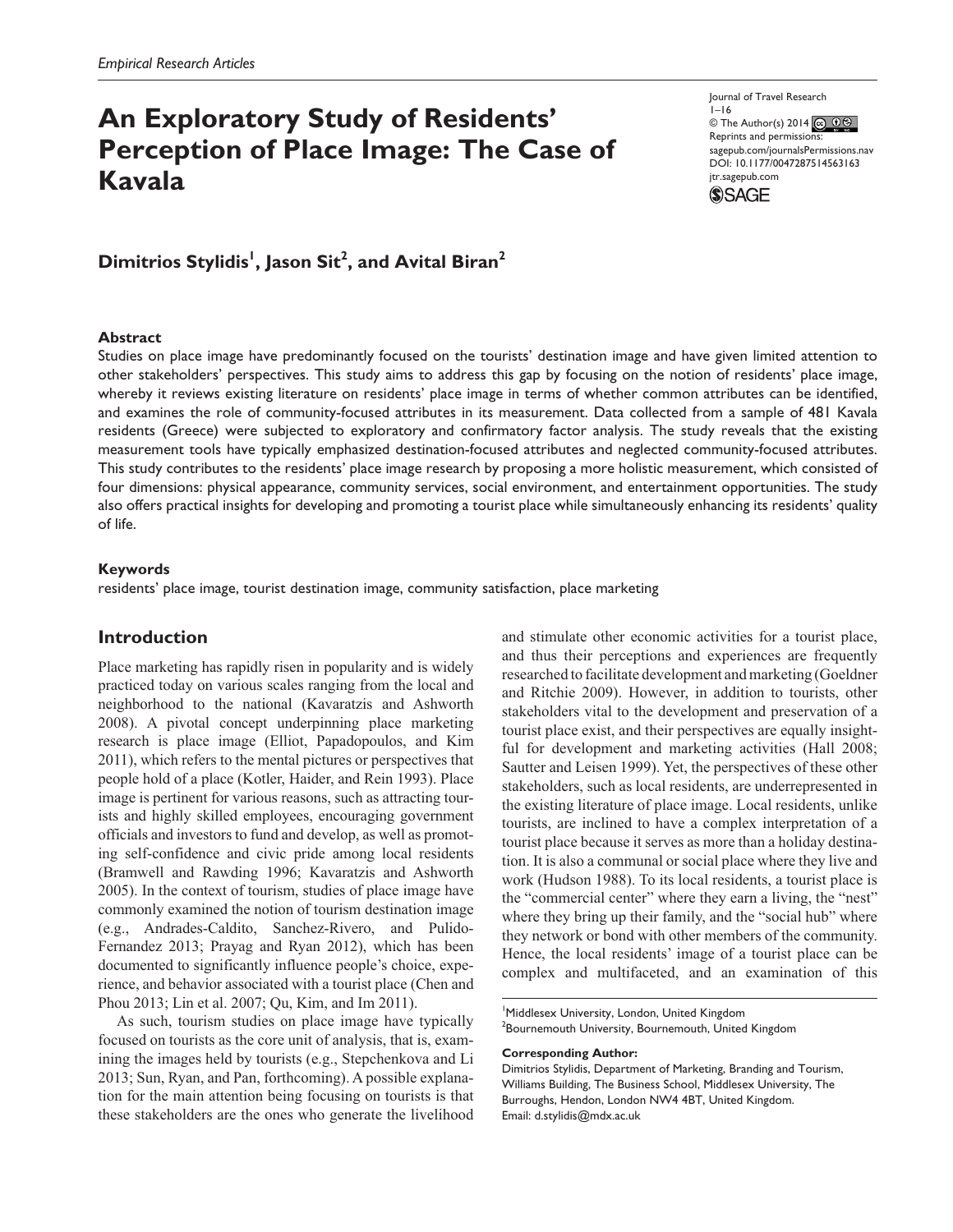stakeholder's image can provide the "local knowledge" that facilitates the development and marketing activities of the tourist place while at the same time sustaining and improving residents' quality of life (Andereck and Nyaupane 2011; Elliot, Papadopoulos, and Kim 2011).

Moreover, the residents' support is a key ingredient to the successful development and marketing initiatives of a tourist place (Stylidis and Terzidou 2014; Nunkoo and Gursoy 2012). Thus, since the development of a tourist place has a significant impact on the local residents' living and working conditions, an examination of this stakeholder's image can serve as a strategic framework to explore their level of support and/or address any resentment they may have towards any development project (Schroeder 1996; Snaith and Haley 1999). Prompt actions for addressing local residents' negative images can have many benefits. Such as, for example, mitigating negative feelings and behaviors (e.g., declining civic pride and place attachment), supporting a tourist place's efforts in preserving its current population (Avraham 2004), and attracting new residents and tourists (Ward 1998). These benefits represent key success factors for an emerging tourist place.

Additionally, understanding residents' place image is insightful considering their role as destination ambassadors to nonresidents (Hudson and Hawkins 2006; Leisen 2001; Schroeder 1996), influencing tourists' destination image, travel decision making, and on-site experience (e.g., Gallarza, Saura, and Garcia 2002; Walls, Shani, and Rompf 2008). Local residents, in particular, serve as informants who can recommend attractions and facilities to visiting tourists and/ or friends and relatives, because of their level of familiarity with the destination (Gitelson and Kerstetter 1994; Shani and Uriely 2012). They sometimes also act as salespersons who share stories or narratives regarding their hometown's attractions with other people, during their travels abroad (Schroeder 1996). Campelo et al. (2014), among others, highlighted the importance of incorporating residents' images into the branding and marketing strategy, because this stakeholder group may have the "local knowledge" on how to enhance tourists' experience.

Despite the notable contribution of residents in tourism development and marketing discussed above, the vast majority of place image studies hitherto have predominantly focused on examining tourists' perceptions, without considering the perspectives of other stakeholders such as local residents. Thus far, only a handful of studies have investigated local residents' place image, and in this attempt they have adopted measurement tools that were principally developed for the tourists (e.g., Henkel et al. 2006; Schroeder 1996; Stylidis, Belhassen, and Shani, forthcoming). As such, none of these studies has precisely captured the local residents' perspectives, as will be discussed in the next section. As a result, current knowledge regarding the place image of a tourist destination held by other stakeholders, and especially local residents, remains scarce and thus urgently

requires more examination as the measurement of place image hitherto is seemingly incomplete and inconsistent.

This study aims to contribute to the body of research on place image by clarifying the nature and consistency of its inherent dimensions from the local residents' perspective and in relation to an emerging tourist place. Rather than constructing a new scale, this study builds on the existing measurement of place image by synthesizing community attributes drawn from community satisfaction literature with destination attributes. This synthesis approach captures the local residents' multifaceted perceptions of a tourist place, that is, as a community where they live and work, as well as a tourist destination where holiday makers patronize (Shani and Wang 2011). This study seeks to advance current theoretical knowledge on place image in relation to tourism marketing and management, and offer practical insights for developing a tourist destination and at the same time enhancing residents' quality of life.

# **Literature Review: Resident Place Image**

The rationale of this study draws on the stakeholder theory, which recognizes the existence and importance of various stakeholders and their needs in relation to tourism planning and sustainable development (Murphy 1985). Freeman (1984) describes a stakeholder as "any group or individual in an organization who can affect or is affected by the achievement of the organization's objectives" (p. 46). In the tourism context, key stakeholders include tourists, tourism business operators (e.g., travel agencies), the local council of a tourist destination, as well as local residents (Goeldner and Ritchie 2009; Kotler, Haider, and Rein 1993). Stakeholder theory has been largely adopted in the tourism literature, with studies exploring stakeholders' attitudes towards tourism development (e.g., Byrd, Bosley, and Dronberger 2009), collaboration in tourism policy and planning (e.g., Bramwell and Sharman 1999), and collaboration in tourism marketing (e.g., D'Angella and Go 2009).

While the stakeholder theory emphasizes the need to consider the perspectives of all stakeholders that are critical for the planning and development of tourism, previous tourism studies have typically focused on tourists' place image and have given limited attention to the local residents' image. Consequently, the "destination image" concept appears to dominate the literature with a proliferation of studies investigating tourists' destination image and its impact on tourist behavior and experience with regard to holiday destinations (e.g., Assaker and Hallak 2013; Chen, Lin, and Petrick 2013; Lee, Lee, and Lee 2014; Papadimitriou, Apostolopoulou, and Kaplanidou, forthcoming; Prayag and Ryan 2012). On the contrary, only a handful of studies (e.g., Alhemoud and Armstrong 1996; Henkel et al. 2006; Schroeder 1996; Stylidis, Belhassen, and Shani, forthcoming) have examined the local residents' image of a tourist place, where they actually live and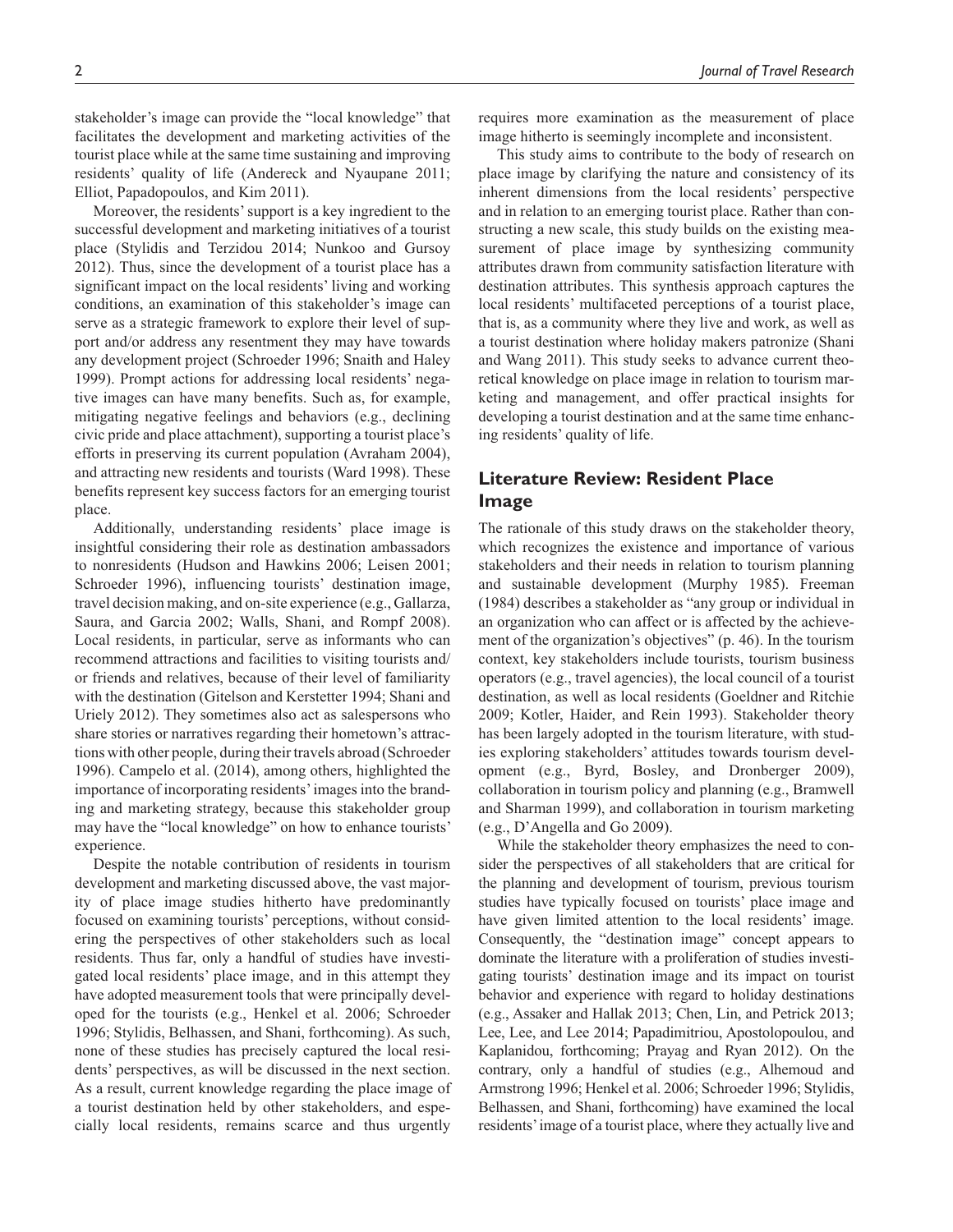work. The lack of research attention on this place image domain is surprising as destination managers increasingly realize the significant role that local residents play in the promotion and sustainable development of tourism (Hudson and Ritchie 2002), and thus there are calls for engaging or involving the local residents more in the promotional and development activities of a tourist place (Whitehead 1997).

Among the few available studies, those that have compared the images that local residents and tourists hold of a tourist place revealed different perceptions between these two stakeholder groups. The first study on residents' place image appears to be by Sternquist-Witter (1985), who compared the destination image of Traverse City, Michigan, between local retailers and tourists. This study indicated that local retailers assessed the destination place more favorably than visitors with regard to six attributes (out of ten). The finding that residents held more positive images of the destination than tourists was explained by the "proud parent syndrome." In a different study, in the context of Kuwait, Alhemoud and Armstrong (1996) found that Kuwaiti residents and Western visitors held different evaluations of its attractions. The former group, in particular, displayed a more positive evaluation of manufactured attractions (e.g., Kuwait Towers), whereas the latter group showed a greater interest in cultural attractions (e.g., Kuwaiti cultural dance). A possible explanation for this finding is that the cultural attractions were more unique and exciting for the Western visitors, whereas the locals were more familiar and thus less stimulated by them. Similarly, Henkel et al. (2006) reported that Thai residents appreciated different aspects of Thailand (e.g., friendly locals) than the international tourists (e.g., nightlife, exoticism). These results suggest that perceived uniqueness can be an inherent facet of local residents' place image. The study of Stylidis, Belhassen, and Shani (forthcoming) provides a starting point for examining the place image perspectives of tourists, local residents, and the local tourism sector simultaneously. In the context of Eilat (a resort town in Israel), Stylidis, Belhassen, and Shani (forthcoming) identified that those three stakeholders were not unanimous with regard to their place images, whereby their evaluation significantly varied on 27 out of 30 place image attributes examined.

Instead of comparing the place image between tourists and local residents, other studies opted to examine the role of place image in affecting residents' behavior. Focusing on local residents only, Schroeder (1996) examined the interrelationships of residents' image of North Dakota as a tourist destination, with their support for tourism development and their travel behavior. His findings indicated that local residents who displayed a more favorable image of North Dakota demonstrated a higher level of support for tourism (e.g., funding for tourism development and promotion) as well as more positive behaviors, such as the intention to recommend the destination to others and travel within the region. Equally Bigne, Sanchez, and Sanz (2005) reported a positive

relationship between residents' place image and future behavioral intentions (e.g., intention to recommend the place to others). Finally, in the context of place marketing, Bandyopadyay and Morrais (2005) examined the difference between residents' image of India and the image marketed to tourists and noted that a dissonance between the external representation of the destination and the place image held by the local community can lead to resentment toward the tourism industry.

In brief, these aforementioned studies consistently indicate, first, that place image can significantly influence residents' attitudes towards tourism and, second, that local residents hold dissimilar mental images of a tourist place as compared with other stakeholder groups, such as tourists. This image incongruity is a key insight to the local council and tourism authorities as, if not addressed promptly, it can lead to conflicts between the two parties and result in a lack of residents' support for tourism development and/or resentment towards tourists (Bandyopadyay and Morrais 2005; Henkel et al. 2006; Michaelidou et al. 2013; Schroeder 1996).

#### *Measuring Residents' Place Image*

The nature and number of attributes used to measure residents' place image vary greatly in the body of research on this concept, suggesting not only its complexity but also a lack of consensus on its measurement (see Table 1). Therefore, similar to tourist image research, those previous results are "hard to compare and generalizations are few, as the conceptualization, and operationalization of the construct has been problematic" (Deslandes et al. 2006, p. 144).

Practically, it is notable that the place attributes utilized across those aforementioned studies are largely identical to those used in tourist destination image research (e.g., Beerli and Martin 2004; Echtner and Ritchie 1991; Prayag 2009). These attributes generally cover two of the four components of a tourist place as described by Cooper et al. (2008, pp. 105-7), namely attractions and amenities, but tend to neglect other aspects, those of access and ancillary services. Previous research on residents' place image has commonly employed the attributes originally compiled for the tourists, with little modification to reflect the perspectives of the local residents. Sternquist-Witter (1985), for example, adopted Goodrich's (1978) tourist image scale, and Henkel et al. (2006) used Echtner and Ritchie's (1991) measurement tool. This straight adoption of the existing measurement of place image developed for tourists overlooks the multifunctional and "daily life world" nature of the place for residents (Green 2005, p. 37), not simply as a tourist place or a holiday destination but also a communal area where they live and work (Hudson 1988). Residents, as such, possess a more complex image that covers the whole spectrum of the place, whereas tourists' images are unlikely to go beyond generalities (Reiser and Crispin 2009). Hence, the local residents' image of a tourist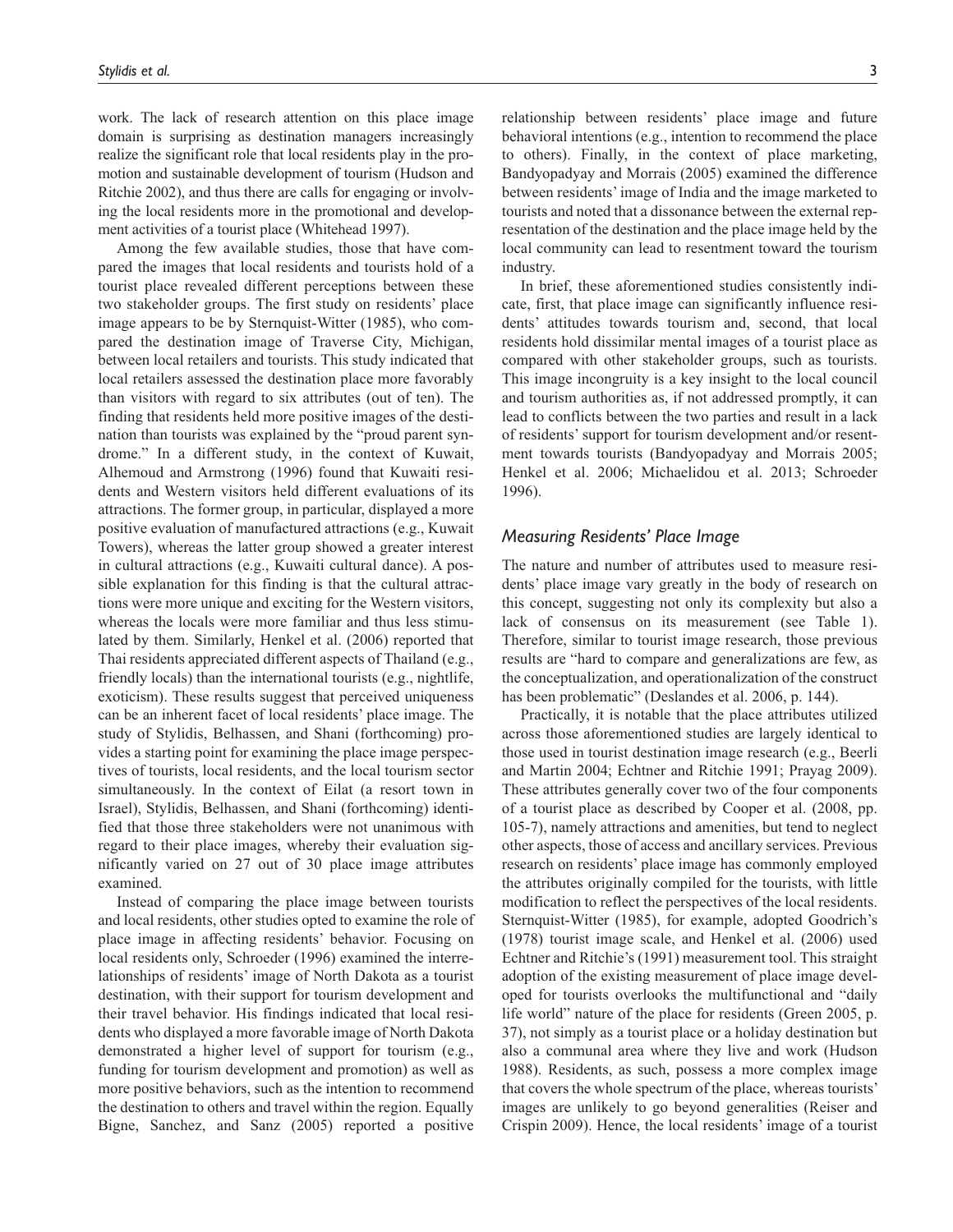| Image Attributes        | Sternquist-<br>Witter (1985) | Alhemoud and<br>Armstrong (1996) | Schroeder<br>(1996) | Henkel et<br>al. (2006) | Bigne, Sanchez,<br>and Sanz (2005) |
|-------------------------|------------------------------|----------------------------------|---------------------|-------------------------|------------------------------------|
| Scenery                 |                              |                                  |                     |                         |                                    |
| Cultural attractions    |                              |                                  |                     |                         |                                    |
| Friendly locals         |                              |                                  |                     |                         |                                    |
| Entertainment/Nightlife |                              |                                  |                     |                         |                                    |
| Shopping facilities     |                              |                                  |                     |                         |                                    |
| Restaurants/Food        |                              |                                  |                     |                         |                                    |
| Accommodation           |                              |                                  |                     |                         |                                    |
| Water sports            |                              |                                  |                     |                         |                                    |
| Golf and Tennis         |                              |                                  |                     |                         |                                    |
| Relaxation              |                              |                                  |                     |                         |                                    |
| Natural attractions     |                              |                                  |                     |                         |                                    |
| Historic sites/Museums  |                              |                                  |                     |                         |                                    |
| <b>Cleanliness</b>      |                              |                                  |                     |                         |                                    |
| Friends and relatives   |                              |                                  |                     |                         |                                    |
| Outdoor activities      |                              |                                  |                     |                         |                                    |
| Winter sports           |                              |                                  |                     |                         |                                    |
| <b>Beaches</b>          |                              |                                  |                     |                         |                                    |
| Sports activities       |                              |                                  |                     |                         |                                    |
| Exotic                  |                              |                                  |                     |                         |                                    |
| Sex/Erotic tourism      |                              |                                  |                     |                         |                                    |
| Overall image           |                              |                                  |                     |                         |                                    |

**Table 1.** Place Attributes Used in the Measurement of Residents' Place Image.

place can be more challenging to decipher, as compared with other stakeholders, such as tourists, because of their complex relationships with the place.

The current study will advance the residents' place image research in two main ways: (1) by addressing the inconsistency in the existing measurement of residents' place image, particularly in relation to its operational dimensions and attributes, and (2) by verifying the importance of synthesizing both destination/tourism and community attributes to create a more holistic measurement of residents' place image. The urgency for addressing these knowledge gaps is supported by Mill and Morrison (2009) who assert that tourist places put their uniqueness in danger if they tailor their resources or cater exclusively to tourists' needs. Similarly, Kotler, Haider, and Rein (1993) advocate that place marketing succeeds not only when it meets the expectations of visitors and investors but also when residents and businesses are pleased with the welfare of their communities.

To capture local residents' complex perceptions of a tourist place (as a tourist destination as well as a communal setting where they live and work), the community satisfaction literature was reviewed to identify not only destination-specific attributes but also community-specific attributes (see Table 2). Community satisfaction refers to an individual's satisfaction with the place (i.e., city) in which one resides. In this literature domain, community-related attributes, which associate with Cooper and colleagues' (2008) access and ancillary services, have been identified as a contributing factor of local residents' impression or evaluation of their local

community (e.g., Grillo, Teixeira, and Wilson 2010; Grzeskowiak, Sirgy, and Widgery 2003; Sirgy, Gao, and Young 2008). These attributes—generally underrepresented in tourists' image research as they are considered of less significance for the tourists—include the local council and its services (e.g., McCrea, Stimson, and Western 2005; Sofranko and Fliegel 1984), job availability (Sirgy, Gao, and Young 2008; Turkoglu et al. 2006), and transportation (Grzeskowiak, Sirgy, and Widgery 2003; McCrea, Stimson, and Western 2005).

Studies in community satisfaction highlight several factors that are potentially essential for understanding and measuring residents' place image. Ladewig and McCann (1980), for instance, utilized 20 place attributes and identified three main factors that rural residents applied to evaluate the quality of country life. These factors related to local services, political efficacy (e.g., local government), and accessibility (e.g., transportation, jobs) to represent residents' community evaluation. Two studies by Sirgy et al. (2000) and Sirgy, Gao, and Young (2008) have consistently identified that local residents place great emphasis on three types of communal services, namely, government services (e.g., transportation, public safety, recreation facilities), leisure services (e.g., retailers, shopping), and nonprofit services (e.g., support services, cultural/recreation services, job availability). In another study, Vogt, Allen, and Cordes (2003) found that the local residents were typically concerned about community amenities, such as retail shopping, local government services, transportation services, and recreational facilities.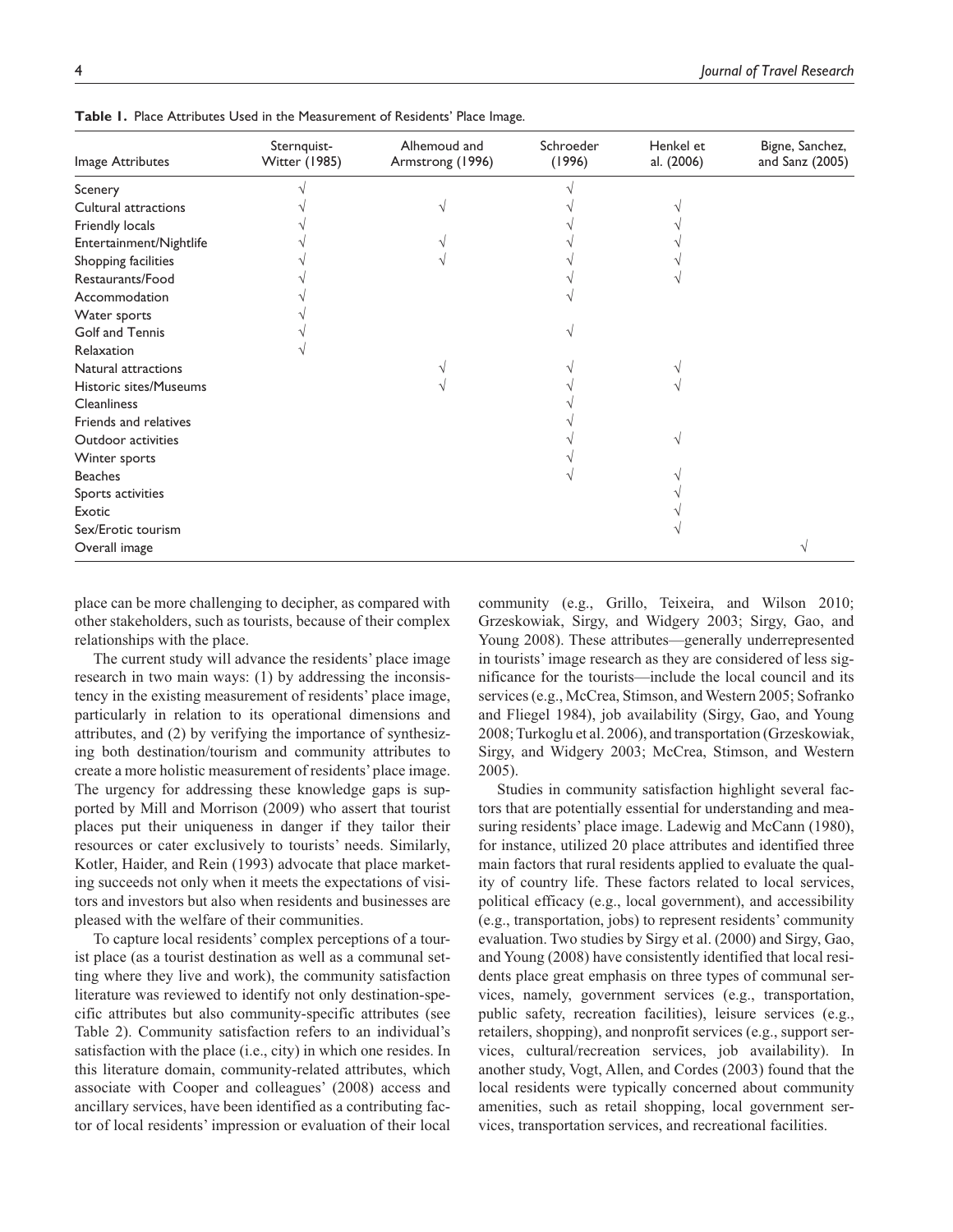|                                       | Theodori<br>2001 | McCrea,<br>Stimson, and<br>Western 2005 | Grzeskowiak,<br>Sirgy, and<br>Widgery 2003 | Turkoglu<br>et al. 2006 | Turksever and<br>Atalik 2001 | Ladewig and<br>McCann 1980 | Sofranko and<br>Fliegel 1984 | Rojek,<br>Clemente, and<br>Summers 1975 | Ko and<br>Stewart 2002 | Goudy<br>1977 |
|---------------------------------------|------------------|-----------------------------------------|--------------------------------------------|-------------------------|------------------------------|----------------------------|------------------------------|-----------------------------------------|------------------------|---------------|
| Schools                               |                  |                                         |                                            |                         |                              |                            |                              |                                         |                        |               |
| Public transportation                 |                  |                                         |                                            |                         |                              |                            |                              |                                         |                        |               |
| Shopping facilities                   |                  |                                         |                                            |                         |                              |                            |                              |                                         |                        |               |
| Local services (police,<br>health)    |                  |                                         |                                            |                         |                              |                            |                              |                                         |                        |               |
| Safety                                |                  |                                         |                                            |                         |                              |                            |                              |                                         |                        |               |
| Streets (lighting,<br>maintenance)    |                  |                                         |                                            |                         |                              |                            |                              |                                         |                        |               |
| Recreation facilities-<br>parks       |                  |                                         |                                            |                         |                              |                            |                              |                                         |                        |               |
| Citizen programs                      |                  |                                         |                                            |                         |                              |                            |                              |                                         |                        |               |
| Job opportunities                     |                  |                                         |                                            |                         |                              |                            |                              |                                         |                        |               |
| Community leaders/<br>local council   |                  |                                         |                                            |                         |                              |                            |                              |                                         |                        |               |
| General appearance                    |                  |                                         |                                            |                         |                              |                            |                              |                                         |                        |               |
| Friendliness of<br>neighbours         |                  |                                         |                                            |                         |                              |                            |                              |                                         |                        |               |
| Climate                               |                  |                                         |                                            |                         |                              |                            |                              |                                         |                        |               |
| Cost of living                        |                  |                                         |                                            |                         |                              |                            |                              |                                         |                        |               |
| Traffic                               |                  |                                         |                                            |                         |                              |                            |                              |                                         |                        |               |
| Cleanliness-quality<br>of environment |                  |                                         |                                            |                         |                              |                            |                              |                                         |                        |               |

Table 2. Place Attributes<sup>a</sup> Used in the Measurement of Residents' Community Satisfaction.

a. Attributes that appeared twice or less were not included in the Table.

To sum up, there has been limited attention on local residents as the unit of analysis among place-image studies as they have predominantly focused on tourists. Those few studies that have examined local residents' place image propose several attributes that are important for measuring this construct; however, those attributes are varied and somewhat inconsistent. Furthermore, those suggested attributes have usually not included the relevance of community-oriented attributes for measuring place image, which are highly valued by the local residents as their relationships with a tourist place are more complex and multifaceted as compared with tourists. That is, local residents conceive a tourist place more than just a holiday destination, but also a communal and economic hub where they live and work. Therefore, this article aims to contribute to the body of research on place image by incorporating the communal attributes into the existing measurement in order to more holistically capture the local residents' perceptions of a tourist place. This process will also enable the identification of the common attributes that constitute the residents' place image and reflect the partial applicability of the existing measurement when community-related attributes are excluded. Community and destination attributes are not mutually exclusive but collectively underpin the measurement of local residents' image, especially for an emerging tourist destination.

#### **Study Method**

#### *Setting and Sample*

Kavala, a city in Northern Greece, was the tourist destination of interest in this study. The history of Kavala dates back to

the seventh century bc and the city is well known for serving as the starting point of Christianity in Europe. Nowadays, the local economy is based on oil exploration, fishing, marble quarrying, agriculture, and to a lesser extent, on tourism (Chionis 2005). Tourist nights reached 242,325 in 2010, with the main tourist segments being British, German, and Bulgarian. The 51 hotels provide 3,159 hotel beds and the average duration of tourists' stay is eight days. The average hotel occupancy stood to 38% in 2011 (Hellenic Statistical Authority 2012). In the past several years, the local council has attempted to develop the religious and cruise tourism of Kavala, as the city is part of the international religious tourism route tracking the footsteps of St. Paul and concurrently provides adequate infrastructure to accommodate large cruise ships. The local council's efforts to entice cruise ship companies to include the city in their itinerary proved fruitful, as evidenced by 12 cruise ships with 4,320 tourists that disembarked in Kavala in 2012 (16 cruise ships were expected in 2013). Besides developing its religious and cruise tourism, the local council has also orchestrated other development plans that involve, for example, the conservation of the old town, a new marina, and a beach resort project (Kavala Municipality 2013). These tourism development initiatives are likely to have a significant impact on the living and working conditions of the local residents, and thus Kavala was deemed suitable for the purpose of this research.

The target sample of this study involved Kavala's permanent residents (more than one year residency) who were aged 18 years and older. Participants were recruited via multistage cluster sampling because (1) a sampling frame detailing the contact details of all permanent residents in Kavala was not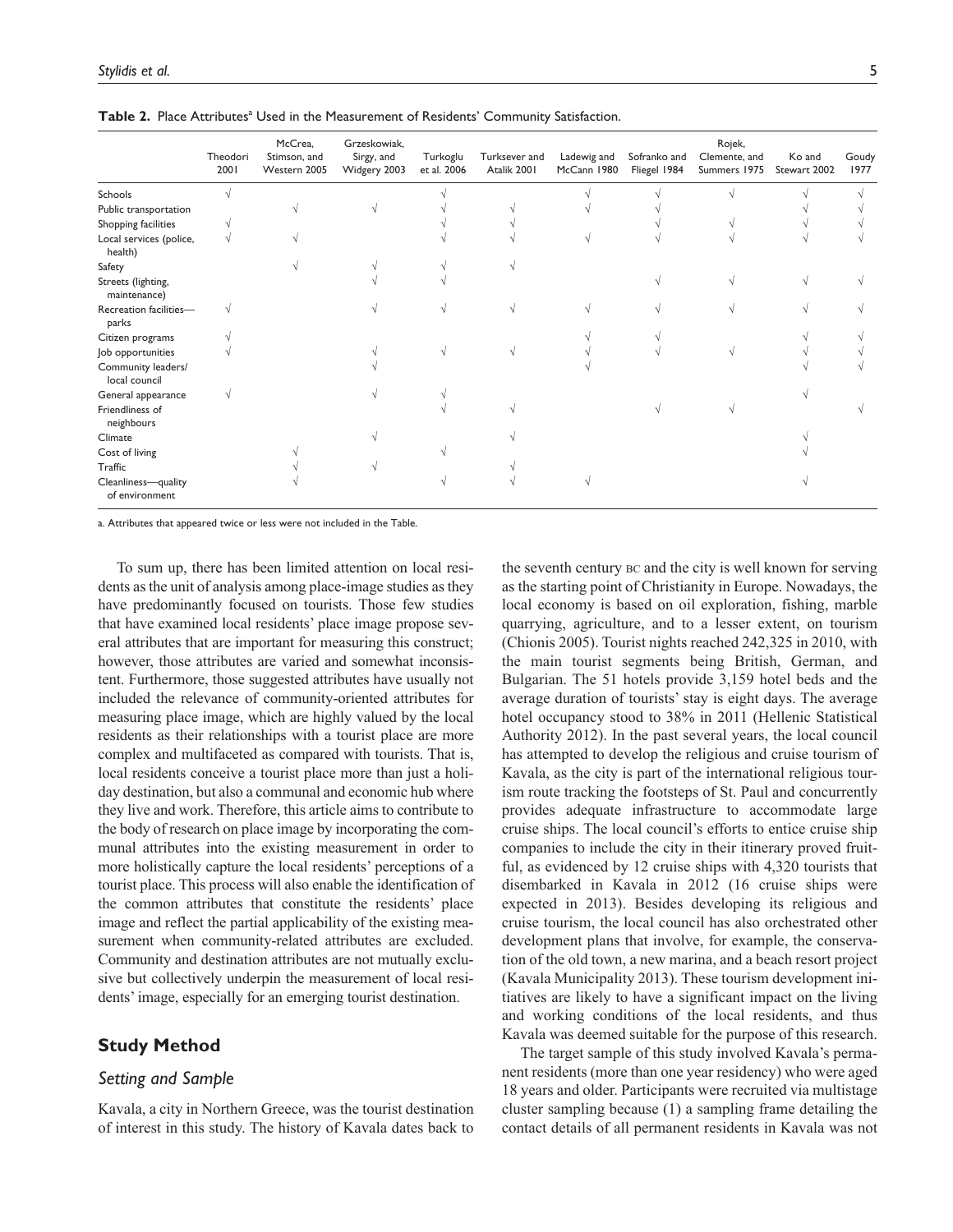readily available, and (2) the recruitment of permanent residents from various suburbs is crucial in providing a balanced representation of the target sample (see McGehee and Andereck 2004; Woosnam and Norman 2010). The process of the multistage cluster sampling commenced with clustering residential addresses by postcodes, based on the post office list. Five clusters of postcodes were developed to represent five key districts of Kavala and to embrace differences in resident characteristics (e.g., higher concentration of older retirees in the historical district) (Lin et al. 2007). In the second stage, a list detailing the street names of the five districts was constructed, and then 10 street names were randomly selected from each district. This process generated a total of 50 ( $5 \times 10$ ) street names. Using the street names list, households were randomly approached and invited to participate in the study (see Woosnam and Norman 2010). The data were collected between October and November of 2009, rotating between morning and evening as well as weekdays and weekends in order to mitigate sampling bias (Bonn, Joseph and Dai 2005).

A self-completed survey was personally delivered by one of the authors, and only one resident at each household was invited to complete the survey to mitigate multiple similar views from the same household (Andriotis 2005). The researcher waited onsite and personally collected the completed survey. A total of 977 houses were visited; 650 households were at home during the visit, and 500 residents agreed and completed the survey. Finally, 481 fully completed questionnaires were retained for data analysis. This resulted in a 74% response rate (counting those who were at home but refused to participate). This favorable response rate can be attributed to the face-to-face invitation during the data collection process (Czaja and Blair 2005).

#### *Research Instrument*

The survey used consisted of two sections, wherein the first section measured residents' place image with multiple attributes; and the second section focused on respondents' demographic characteristics (e.g., gender, age, and annual income).

The measurement of place image is diverse and complex, because it greatly hinges upon the nature of the tourist place under investigation (Beerli and Martin 2004; Chen, Lin, and Petrick 2013). As a result, the list of attributes operationalizing place image has been wide-ranging and varied in the existing literature (e.g., Andrades-Caldito, Sanchez-Rivero, and Pulido-Fernandez 2013; Chen and Tsai 2007). The sourcing of place image attributes relevant to Kavala began with a thorough review of both the destination image and community satisfaction literature, followed by a face validity exercise with a panel of ten randomly selected Kavala residents (see Echtner and Ritchie 1993; Leisen 2001; Lin et al. 2007). The face validity exercise involved checking each item for clarity, deleting redundant items (e.g., winter sports, exotic destination, golf and tennis), and rewording some questions to better reflect the tourism and community nature of Kavala (see Choi and Sirakaya 2005; Woosnam and Norman 2010). Netemeyer, Bearden, and Sharma (2003) support this practice as it facilitates the achievement of better content and face validity. The final list consisted of ten destination/tourism-specific attributes (e.g., scenery, nightlife, friendly locals) and four community-specific attributes (e.g., local council, local services, transportation, and job opportunities). To further establish the face validity of the 14 operational attributes, four tourism experts consisting of hotel owners in Kavala and tourism academics were purposively recruited to review those attributes, and no validity issue was identified (Choi and Sirakaya 2005; Lin et al. 2007).

A 5-point Likert-type scale was used with those place image attributes, whereby 1 equated "strongly disagree" and 5 equated "strongly agree." Likert-type scale has been widely used in place image studies within tourism (see Chen and Tsai 2007; Dolnicar and Grun 2013; Schroeder 1996). The questionnaire was originally written in English and translated into Greek by a professional translator and language editor in order to facilitate the ease of completion by the local residents. To further verify the accuracy of the translation, the blind translation-back-translation technique was used (Brislin 1976). A pilot test was conducted with another 65 randomly selected residents of Kavala to check for clarity and grammatical issues in the survey. Only a few trivial phrasing issues were identified and then corrected.

#### *Data Analysis*

Drawn on the suggestions of DeVellis (2003) and Hair et al. (2010), exploratory and confirmatory factor analyses were conducted sequentially to examine (1) the extent to which the combination of destination/tourism- and communityspecific attributes is valid and reliable for measuring residents' place image and (2) the consistency/comparability of the residents' place image measurement in relation to its inherent dimensions. In the first stage, an exploratory factor analysis (EFA) was conducted to identify the dimensions underpinning place image (Chen and Tsai 2007; Chi and Qu 2008). In the second stage, confirmatory factor analysis (CFA) was applied to further validate the factor solution emerged from EFA. However, the practice of subjecting the same data set to both exploratory and confirmatory factor analyses is generally not advisable (Kline 2011). Following the recommendation of Hair et al. (2010), the total sample (*N* = 481) was randomly split into two subsamples (via SPSS 20), whereby the first subsample  $(n = 160)$  served as the calibration or purification sample for EFA, and the second subsample  $(n = 321)$  served as the validation sample for CFA (Dyer et al. 2007; Hair et al. 2010). Previous studies (see Woosnam and Norman 2010) have applied this sequential approach involving EFA and CFA in order to decipher the dimensions constituting a latent construct. The smaller sample size for EFA was deemed to be acceptable because of its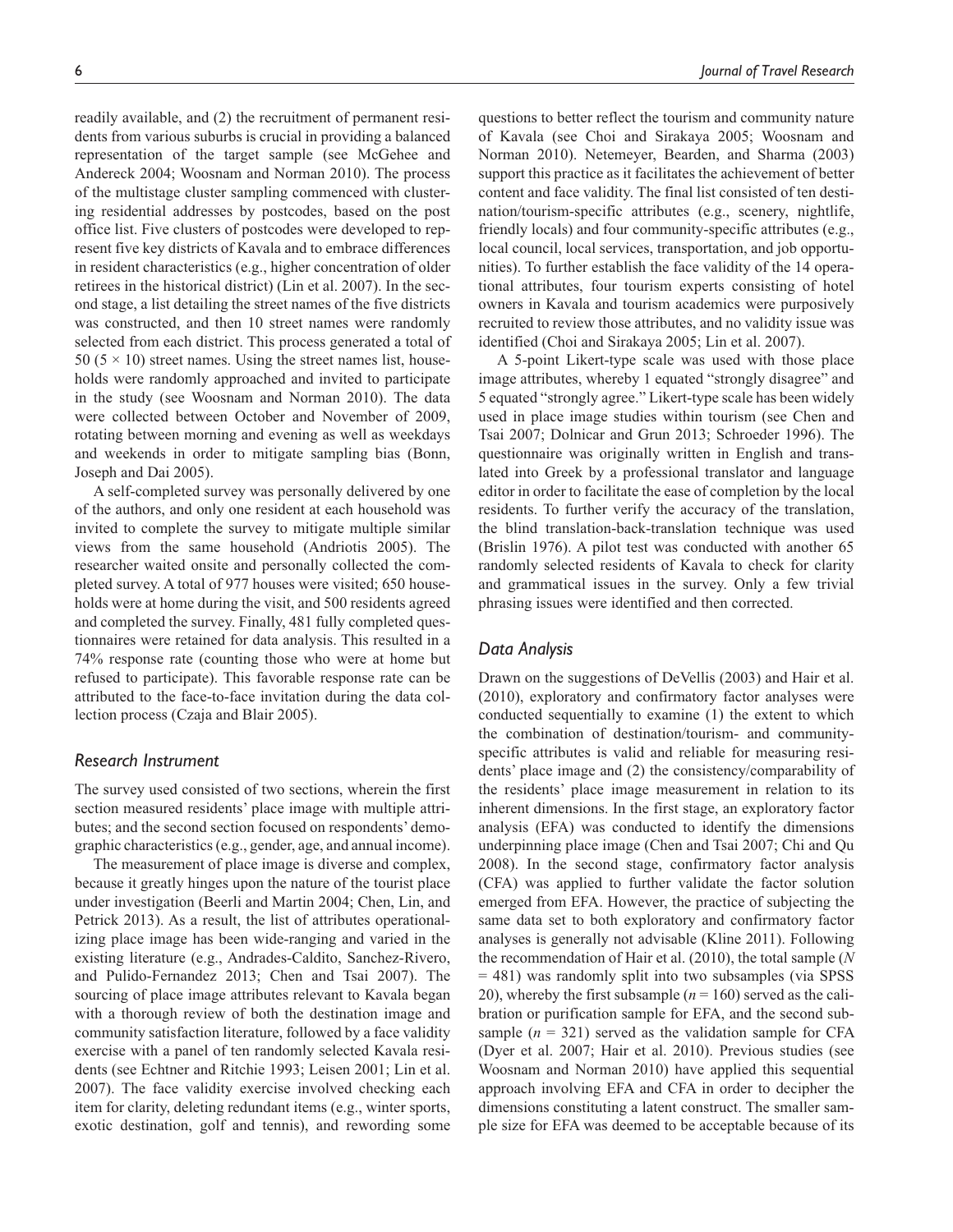**Table 3.** Respondents' Profile.

|                       |               | Subsample 1<br>$(n = 160)$ |      | Subsample 2<br>$(n = 321)$ |      |
|-----------------------|---------------|----------------------------|------|----------------------------|------|
| Variable              |               | n                          | %    | n                          | %    |
| Gender                |               |                            |      |                            |      |
| Male                  |               | 70                         | 44   | 155                        | 48.4 |
| Female                |               | 89                         | 56   | 165                        | 51.6 |
| Age                   |               |                            |      |                            |      |
| $18-24$               |               | 19                         | 11.9 | 39                         | 12.1 |
| 25-34                 |               | 39                         | 24.3 | 50                         | 15.6 |
| 35-44                 |               | 25                         | 15.6 | 61                         | 19.0 |
| 45-54                 |               | 24                         | 15.0 | 55                         | 17.1 |
| 55-64                 |               | 26                         | 16.3 | 40                         | 12.5 |
| >65                   |               | 27                         | 16.9 | 76                         | 23.7 |
| Years lived in Kavala |               |                            |      |                            |      |
| $1 - 10$              |               | 32                         | 20.8 | 59                         | 18.8 |
| $11-20$               |               | 52                         | 33.7 | 92                         | 29.4 |
| >21                   |               | 70                         | 45.5 | 162                        | 51.8 |
| Income (euro)         | Income (US\$) |                            |      |                            |      |
| 0-9,999               | $0 - 13,499$  | 22                         | 14.5 | 61                         | 19.7 |
| 10,000-19,999         | 13,500-26,900 | 45                         | 29.6 | 118                        | 38.2 |
| 20,000-29,999         | 27,000-39,999 | 4 <sub>1</sub>             | 27.0 | 67                         | 21.7 |
| 30,000-39,999         | 40,000-53,999 | 19                         | 12.5 | 39                         | 12.6 |
| ≥40,000               | ≥54,000       | 25                         | 16.4 | 24                         | 7.8  |

calibration purpose (Hair et al. 2010). If similar factor patterns are obtained from these two subsamples, this suggests that the residents' place image measurement is comparable and robust, and thus will provide a fruitful direction for future research (Hair et al. 2010; MacCallum et al. 1999).

# **Findings**

#### *Respondents' Profile and Descriptive Statistics*

In the first subsample, the majority was represented by females (56%) (Table 3). The largest age group of this sample was those aged between 25 and 34 years (24%), and the smallest age group was between 18 and 24 years (11.9%). About half of the respondents had lived in Kavala for over 21 years (45.5%), suggesting that this sample is highly knowledgeable about Kavala. Finally, about one third of the respondents reported earning  $\epsilon$ 10,000-19,999 (ca. US\$13,500-26,900) annually, whereas 16.4% stated that they earned more than  $€40,000$  (ca. US\$54,000). On the other hand, in the second subsample, the gender distribution was fairly equal (males  $= 48.4\%$  and females  $= 51.6\%$ ) (see Table 3). Almost a quarter of the respondents were over 65 years (23.7%), whereas respondents aged 18-24 years were in the minority (12.1%). Similarly to the first subsample, more than half of the respondents stated that they had lived in Kavala for over 21 years (51.8%). Lastly, more than one third of the respondents (38.2%) reported earning between

|                                 | Subsample I |       | Subsample 2 |       |
|---------------------------------|-------------|-------|-------------|-------|
| Items                           | Mean        | SD    | Mean        | SD    |
| Physical appearance             | 3.85        |       | 3.84        |       |
| Attractive scenery              | 4.57        | 0.741 | 4.41        | 0.832 |
| Pleasant weather                | 4.08        | 1.019 | 3.88        | 1.054 |
| Nice architecture               | 3.28        | 1.149 | 3.46        | 1.131 |
| Interesting historic sites      | 3.48        | 1.171 | 3.62        | 1.018 |
| Community services              | 2.50        |       | 2.78        |       |
| Effective local                 | 2.56        | 1.120 | 2.68        | 1.055 |
| government                      |             |       |             |       |
| <b>Effective local services</b> | 2.96        | 1.107 | 3.14        | 1.062 |
| Good job opportunities          | 1.84        | 0.994 | 2.33        | 1.127 |
| Good transportation             | 2.62        | 1.233 | 2.98        | 1.273 |
| system                          |             |       |             |       |
| Entertainment                   | 2.81        |       | 3.04        |       |
| opportunities                   |             |       |             |       |
| Good restaurants                | 3.53        | 1.046 | 3.63        | 1.041 |
| Good nightlife                  | 2.44        | 1.201 | 2.62        | 1.250 |
| Good place to shop              | 2.47        | 1.322 | 2.87        | 1.204 |
| Social environment              | 3.38        |       | 3.50        |       |
| Safe place                      | 3.91        | 0.976 | 3.82        | 0.989 |
| Friendly locals                 | 2.76        | 1.201 | 3.07        | 1.232 |
| Clean                           | 3.46        | 1.087 | 3.60        | 1.036 |

€10,000 and 19,999 (ca. US\$13,500-26,900) annually, whereas only 7.8% stated that they earned more than  $\epsilon$ 40,000 (ca. US\$54,000).

The descriptive statistics (i.e., mean scores) indicated that the respondents of both subsamples regarded Kavala as having favorable attributes such as "attractive scenery," "pleasant weather," and "safety" (see Table 4). The respondents also ranked the city relatively high with regard to "good restaurants," "interesting historical sites," "nice architecture," and "cleanliness." On the other hand, the respondents of both subsamples scored Kavala less favorably on attributes such as "effective local government," "good job opportunities," and "good transportation system." Both subsamples also indicated that Kavala offers limited leisure opportunities, especially in relation to "nightlife" and "shopping facilities." In comparison to their counterparts in subsample 1, respondents in subsample 2 rated most of the place image attributes examined more favorably, and this can be attributed to the age differences between those two subsamples (see Table 3). Previous studies (e.g., Baloglu and McCleary 1999; Beerli and Martin 2004) have reported the significant relationship between people's demographics and their image of a tourist place—with older people holding more positive perceptions—and the findings of this study further verify this relationship. In sum, the descriptive findings of both subsamples suggest that the strengths of Kavala as a tourist destination lie in the scenery, weather, architecture, and history, and its weaknesses relate to the local authorities (e.g., local government, local services)

**Table 4.** Descriptive Statistics.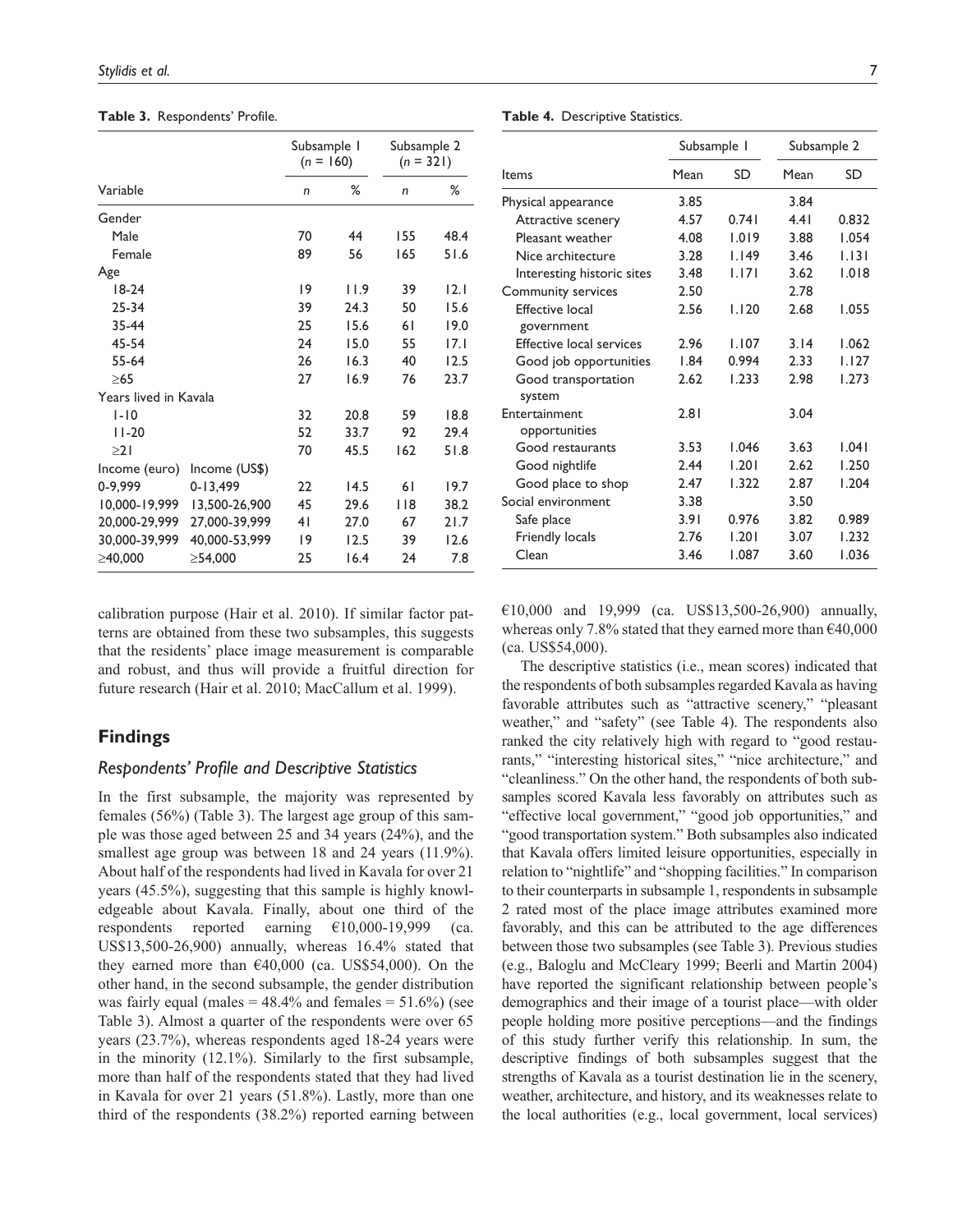| Factor/Item                        | Factor<br>Loading | Variance<br>Explained | Cronbach<br>Alpha |
|------------------------------------|-------------------|-----------------------|-------------------|
| <b>Community Services</b>          |                   | 29.17                 | .70               |
| Good job opportunities             | .873              |                       |                   |
| Effective local government         | .627              |                       |                   |
| Good transportation system         | .582              |                       |                   |
| <b>Effective local services</b>    | .555              |                       |                   |
| Physical Appearance                |                   | 13.84                 | .70               |
| Pleasant weather                   | .757              |                       |                   |
| Attractive scenery                 | .748              |                       |                   |
| Interesting historic sites         | .667              |                       |                   |
| Nice architecture                  | .666              |                       |                   |
| Social Environment                 |                   | 8.49                  | .65               |
| Safe place                         | .719              |                       |                   |
| $C$ lean                           | .717              |                       |                   |
| Friendly locals                    | .686              |                       |                   |
| <b>Entertainment Opportunities</b> |                   | 7.16                  | .60               |
| Good restaurants                   | .844              |                       |                   |
| Good nightlife                     | .695              |                       |                   |
| Good place to shop                 | .508              |                       |                   |

**Table 5.** Exploratory Factor Analysis Residents' Place Image (Subsample 1).

Note:  $1 =$  strongly disagree,  $2 =$  disagree,  $3 =$  neither agree nor disagree, 4 = agree, 5 = strongly agree. Kaiser–Meyer–Olkin index: 0.77, Bartlett's test of sphericity: 602.77 (*p* < .001).

and tourist infrastructure services (e.g., transportation, entertainment, and shopping facilities).

#### *Exploratory Factor Analysis*

The first subsample  $(n = 160)$ , which served as a calibration sample, was subject to exploratory factor analysis in order to identify the inherent dimensions of residents' place image. The EFA commenced with the Kaiser–Meyer–Olkin (KMO) measure of sample adequacy, the Bartlett's test of sphericity, and the anti-image correlation matrix to examine the factorability of the data. The KMO coefficient was 0.77 (recommended benchmark is 0.60), and the Bartlett test was significant ( $p$  value  $\leq$  .05), suggesting the sound face validity of the factor solutions (Tabachnick and Fidell 2013). Principal components analysis with oblique rotation (promax) was favored given the likelihood of interdependence among those attributes measuring place image (Chen and Kerstetter 1999). The eligibility of the factor solutions was also supported by eigenvalues greater than 1.0, and the absence of abnormality in the scree plot (Tabachnick and Fidell 2013; Woosnam and Norman 2010).

The EFA revealed four factors with the total variance explained of 58.66%, suggesting a satisfactory factor solution (see Table 5). Three criteria were used to establish the convergent and discriminant validity of these four factors: (1) only items with factor loadings higher than 0.40 were retained (Hair et al. 2010; Tabachnick and Fidell 2013);

(2) no item which double-loaded onto multiple factors, with coefficients greater than 0.40 was retained (Woosnam and Norman 2010); and (3) internal consistency was examined. The Cronbach alphas of these factors were above the recommended benchmark ( $\alpha > 0.60$ ) and thus achieved good reliability (Peterson 1994) (see Table 5). These four factors, further explained in the next section, were labeled Community Services, Physical Appearance, Social Environment, and Entertainment Opportunities.

#### *Confirmatory Factor Analysis*

The second subsample  $(n = 321)$  was subject to CFA (using AMOS v.20) in order to validate the four-factor solution presented by EFA. The goodness-of-fit indices (chi-square/degree of freedom  $[CMIN/DF] = 2.33$ , goodness-of-fit index  $[GFI] = 0.934$ , comparative fit index  $[CFI] = 0.924$ , root mean square error of approximation [RMSEA] = 0.064) resonated with the recommended benchmarks and thus indicated that the factor solution was satisfactory. More specifically, CMIN/DF was under 3 (Tabachnick and Fidell 2013), GFI and CFI were over 0.9 (Blunch 2008; Kline 2011), and RMSEA was less than 0.08 (Hair et al. 2010).

The factor solution also exhibited good convergent validity whereby the standardized factor loadings of all operational items were over the proposed minimum level of 0.5, the critical ratios were over 1.96 (Hair et al. 2010), and the construct reliability scores were above 0.70 (Kline 2011; Tabachnick and Fidell 2013), as reported in Table 6. The average variance extracted (AVE) values were close to the recommended benchmark of 0.5 (Hair et al. 2010). Although not ideal, convergent validity was deemed acceptable given the exploratory nature of this study. Furthermore, these four factors exhibited satisfactory convergent validity in EFA (see above). Finally, the four-factor solution also exhibited good discriminant validity (Table 7) whereby the AVE estimates of those four identified factors were greater than their interconstruct squared correlation estimates (Fornell and Larcker 1981).

The EFA and CFA on the two subsamples ( $n = 160$  and  $n =$ 321 respectively) presented a four-factor solution for residents' place image that was comparable and robust (MacCallum et al. 1999). These four factors were named according to their composition of items. Factor 1, Community Services, comprises four items (i.e., effective public services, effective local government). Factor 2, Physical Appearance, involves four items (i.e., attractive scenery, nice architecture). Factor 3, Social Environment, consists of three items about safety, friendliness, and cleanliness. Factor 4, Entertainment Opportunities, contains three items (i.e., good restaurants, nightlife). This fourfactor solution advances the body of research on place image and serves as a promising framework for future research, which is discussed next.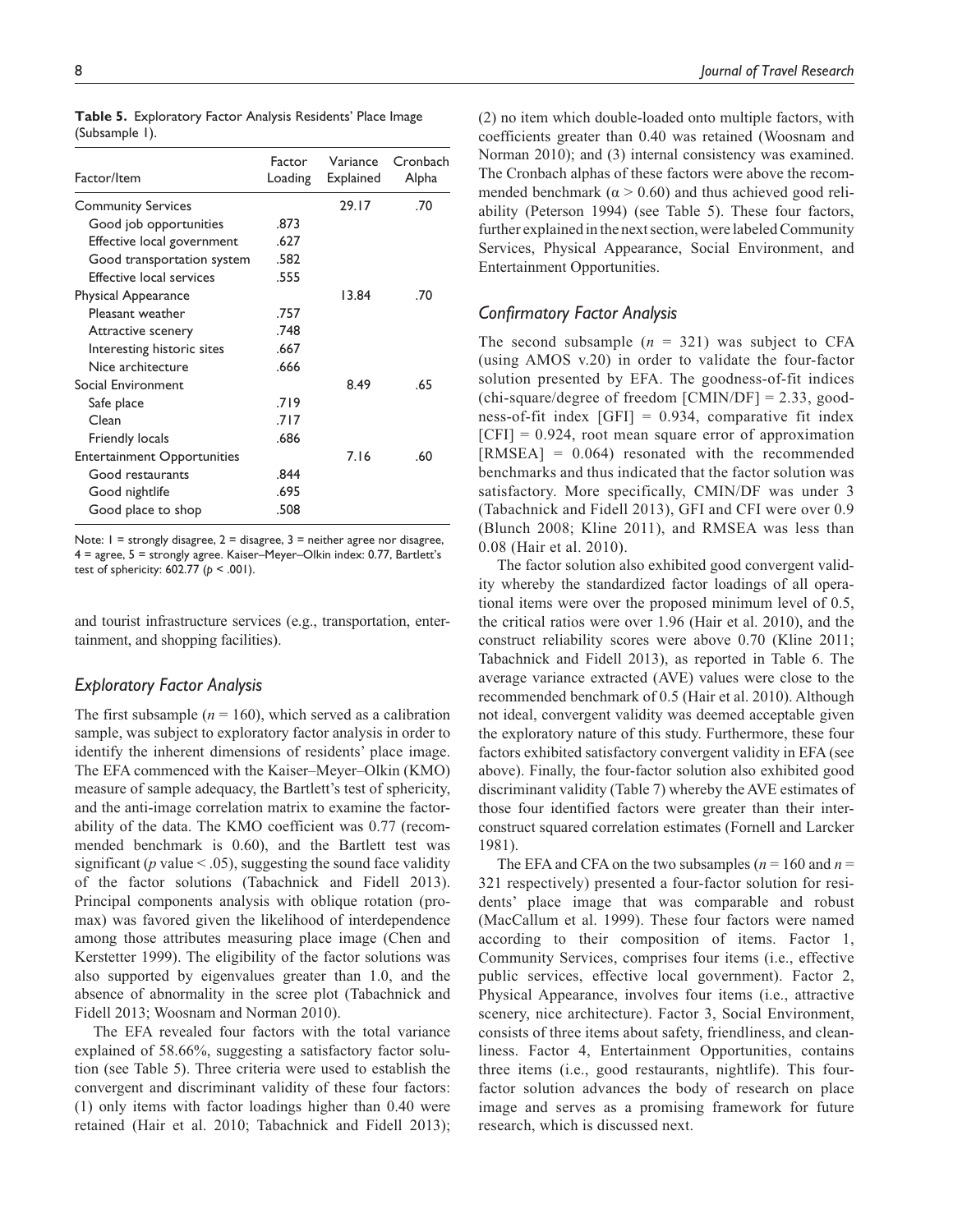| Measurement Items                    | Standardized<br>Item Loading | Critical<br>Ratio | Construct<br>Reliability |
|--------------------------------------|------------------------------|-------------------|--------------------------|
| Physical appearance                  |                              |                   | .78                      |
| Attractive scenery                   | .73                          | $13.34*$          |                          |
| Pleasant weather                     | .67                          | $11.99*$          |                          |
| Nice architecture                    | .63                          | $11.07*$          |                          |
| Interesting historic<br>sites        | .69                          | $12.49*$          |                          |
| Community services                   |                              |                   | .75                      |
| <b>Effective local</b><br>government | .73                          | 13.29*            |                          |
| <b>Effective local</b><br>services   | .72                          | $13.21*$          |                          |
| Good job<br>opportunities            | .60                          | $10.56*$          |                          |
| Good transportation<br>system        | .54                          | $9.36*$           |                          |
| Entertainment<br>opportunities       |                              |                   | .71                      |
| Good restaurants                     | .55                          | $9.22*$           |                          |
| Good nightlife                       | .79                          | $14.03*$          |                          |
| Good place to shop                   | .66                          | $11.53*$          |                          |
| Social environment                   |                              |                   | .70                      |
| Safe place                           | .67                          | $11.38*$          |                          |
| Friendly locals                      | .72                          | $12.27*$          |                          |
| Clean                                | .59                          | $9.79*$           |                          |

**Table 6.** Confirmatory Factor Analysis Residents' Place Image (Subsample 2).

 $*_{p}$  < .001.

# **Discussion**

This study aims to address the knowledge gaps in the residents' place image literature by (1) reviewing the existing literature on residents' place image in terms of how it has been measured and whether consistent/shared attributes can be identified and (2) examining the role of community-specific attributes in measuring residents' place image. As such, this study presents a more holistic measurement of residents' place image that synthesizes destination/tourism- and community-specific attributes. This study empirically verifies that destination/tourist- and community-specific attributes are mutually inclusive in the operationalization of residents' place image. The results, derived from a two-stage factor analysis (EFA and CFA) with split sample, consistently support a four-factor solution for the measurement of residents' place image and those four factors, labeled as Physical Appearance, Community Services, Social Environment, and Entertainment Opportunities, constitute a more comprehensive measurement of residents' place image.

The Community Services dimension achieved the highest mean score and consisted of image attributes such as effective local government, local services, transportation, and job opportunities. Community Services is somewhat akin to the "government services" dimension identified in Sirgy et al. (2000) and Sirgy, Gao, and Young (2008), encapsulating the security, health, and well-being issues emphasized by the local residents of a tourist destination (e.g., Bruin and Cook 1997; Sirgy, Gao, and Young 2008; Sirgy and Cornwell 2002). The identification of this factor and its importance to local residents addresses a gap in the current knowledge of residents' place image whereby previous studies (e.g., Henkel et al. 2006; Schroeder 1996; Stylidis, Belhassen, and Shani, forthcoming) have consistently neglected community-specific attributes. In the case of Kavala, the great emphasis on community services may be attributed to the high taxation imposed by the local government to curb the economic recession in Greece, as higher taxation raises residents' expectations or demand for better community services in return. Alternatively, the strong emphasis on community services may also reflect that Kavala residents are increasingly aware of the impacts that tourism development may have on their local community. Increased numbers of tourists are likely to put a strain on existing services or infrastructure,

Another relevant dimension identified here for the measurement of residents' place image is the physical appearance and appeal of a tourist place (e.g., scenery, weather, architecture). The importance of physical appearance in explaining place image has been well documented in the tourism literature, noting that the physical attributes of a tourist place are valued by both tourists (e.g., Chi and Qu 2008; Lin et al. 2007) and residents (e.g., Schroeder 1996). Lin et al. (2007), for example, reported that "natural characteristics" can significantly influence people's selection of a tourist destination. In relation to local residents, Schroeder (1996) identified "sightseeing" as a factor underpinning residents' place image, with the highest percentage of variance explained. Similarly, Glaeser, Kolko, and Saiz (2000) reported that physical attributes such as weather, architectural beauty, and scenery significantly influence the population growth of a city. Consistent with previous studies on tourists' place image (e.g., Florida, Mellander, and Stolarick 2011; Glaeser, Kolko, and Saiz 2000), the current findings suggest that local residents also value the importance of an aesthetically appealing environment as it fosters their enjoyment of day-to-day activities.

if no additional resources are allocated, and thus subsequently jeopardize the living conditions of local residents

(Dyer et al. 2007).

Social environment, another inherent dimension identified by this study to be important for measuring residents' place image, focuses on the intangible attributes of a tourist place, such as a sense of safety, friendliness of locals, and cleanliness. Social environment being a constituent of place image is consistent with previous place image studies focusing on tourists (e.g., Chen and Tsai 2007; Chi and Qu 2008). The finding suggests that, similarly to their tourist counterparts, local residents also greatly appreciate a safe, friendly, and clean environment. This finding also contributes to the ongoing discussion on the relevance of community and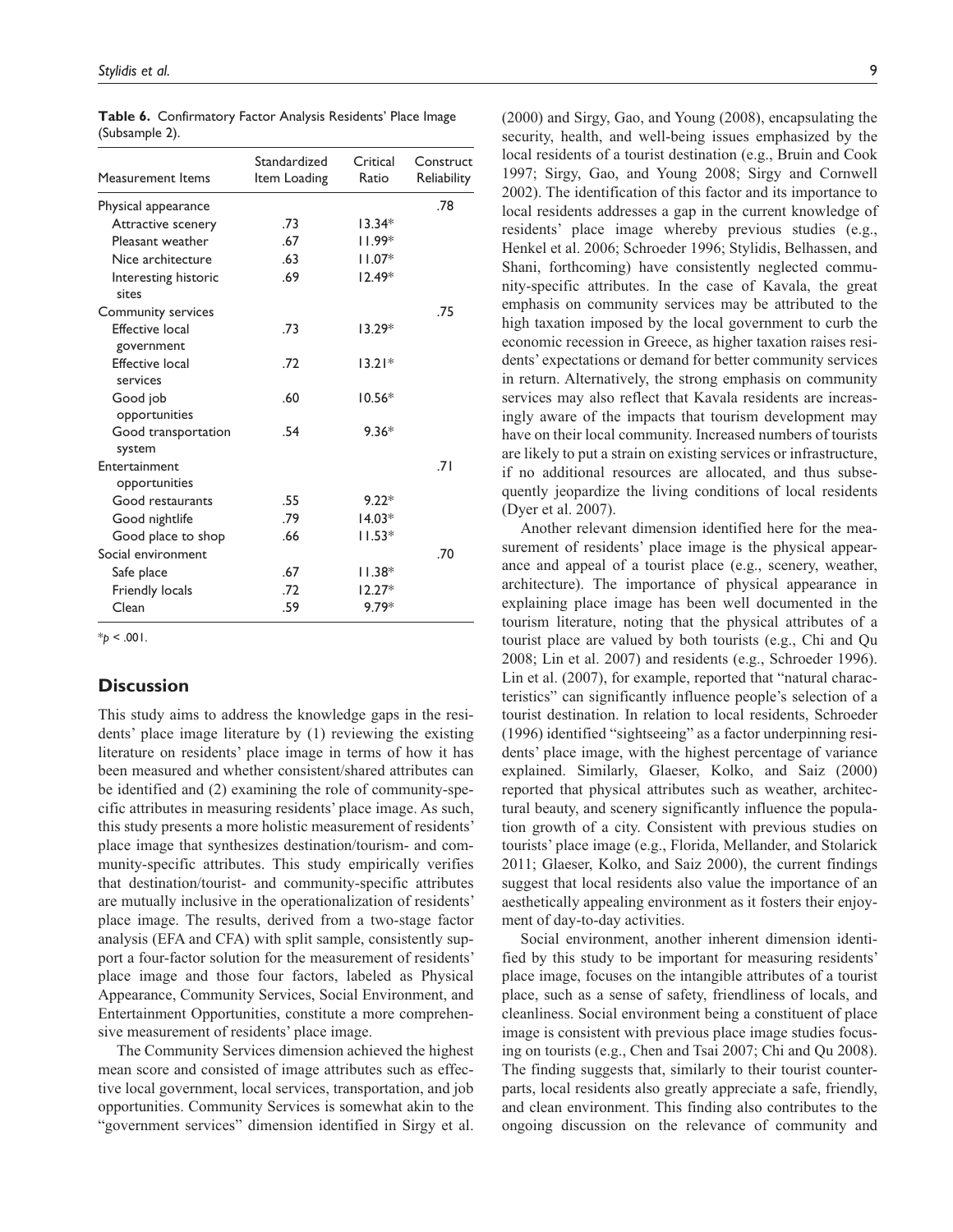|                                    |                               | Interconstruct Squared Correlations |                        |                       |                                |
|------------------------------------|-------------------------------|-------------------------------------|------------------------|-----------------------|--------------------------------|
| Construct                          | Average Variance<br>Extracted | Community<br><b>Services</b>        | Physical<br>Appearance | Social<br>Environment | Entertainment<br>Opportunities |
| <b>Community Services</b>          | .43                           | 00. ا                               | .20                    | .30                   | .39                            |
| Physical Appearance                | .46                           | .20                                 | 1.00                   | .17                   | .17                            |
| Social Environment                 | .44                           | .30                                 | .17                    | 1.00                  | .33                            |
| <b>Entertainment Opportunities</b> | .45                           | .39                                 | . 17                   | .33                   | 00. ا                          |

#### **Table 7.** Testing Discriminant Validity.

social issues when measuring community satisfaction. Some studies (e.g., Filkins, Allen, and Cordes 2000; Potter and Cantarero 2006) advocate for the greater importance of social environment in shaping residents' satisfaction than community services; however, the findings of the current study suggest otherwise. Similar to the findings of Grzeskowiak, Sirgy, and Widgery (2003) and Sirgy, Gao, and Young (2008), Kavala residents appear to be more concerned about community services than social environment (e.g., friendliness), and this finding can be attributed to the collectivist culture of Kavala. This current finding echoes previous studies' results (e.g., Mouritzen 1989; Theodori and Luloff 2000) on the tendency of the residents in a small community to display stronger levels of solidarity and homogeneity than their counterparts in a metropolitan city. As the residents of Kavala usually have strong bonds with their community, they may underemphasize the importance of aspects like the friendliness and safety as the absence of these is not as apparent as in larger cities like Athens, where people tend to feel more alienated and insecure.

Finally, entertainment opportunities relate to the nightlife activities, restaurants, and shopping facilities offered by a tourist place, and this dimension is somewhat akin to the hedonistic aspects of fun and enjoyment discussed by Holbrook and Hirschman (1982). In comparison with the three aforementioned dimensions (community services, physical appearance, and the intangible attributes of the social environment), entertainment opportunities appear to be the least concerning dimension among Kavala residents. This result contradicts previous place image findings (e.g., Chen and Tsai 2007; Tasci and Holecek 2007), which have consistently reported entertainment opportunities as a major dimension of place image and a key factor that influences tourists' travel decision making (Chen and Tsai 2007; Lin et al. 2007). This current finding further reinforces the notion that tourists and residents do not share the same priorities in relation to all place image dimensions such as entertainment opportunities (see Alhemoud and Armstrong 1996; Sternquist-Witter 1985). Kavala residents, at present, seem to be less interested in entertainment activities, and are more focused on community services and physical appearance, and this can be attributed to the economic crisis, which has affected both their mood as well as the economic outlook. In a study conducted in the United States, Graham, Chattopadhyay, and Picon (2010) noted that the economic crisis had reduced people's mood and happiness. Additionally, Hurd and Rohwedder (2010) examined the effect of the economic crisis on American households and reported that the vast majority of the respondents reduced spending, including dining out, which declined 33 percent within one year.

This study makes several theoretical contributions to the place image literature: (1) presents a more holistic framework for measuring and understanding residents' place image; (2) calls for the incorporation of community-related attributes in the measurement of residents' place image; and (3) stresses the need to consider both functional and psychological community-related attributes. In particular, this study identifies Community Services as a distinctive dimension of residents' place image and verifies its key role in complementing destination/tourist-specific attributes in the measurement of this latent construct. Community Services captures the basic expectations that residents have in relation to the place they live and work, and it is parallel to the "government services" dimension reported in place marketing and branding studies (Merrilees, Miller, and Herington 2009; Santos, Martins, and Brito 2007). In addition to Community Services, this article identifies three other dimensions collectively relevant for measuring residents' place image, namely, Physical Appearance, Social Environment, and Entertainment Opportunities. These dimensions highlight the fact that a comprehensive place image study must consider not only the attributes important for tourists but also those attributes valued by other stakeholders such as local residents. A place image that simultaneously takes into consideration the interests and expectations of various stakeholders is likely to be more successful at securing support for the development of a tourist destination (Merrilees, Miller, and Herington 2009; Morgan, Pritchard, and Pride 2004).

Alongside the need to take into consideration both destination/tourist- and community-focused attributes, this article identifies that local residents, similarly to tourists, ascribe both functional (directly observable or measurable) and psychological (cannot be directly measured) characteristics to a tourist place (Echtner and Ritchie 1991). Functional attributes, such as shopping, nightlife, and restaurants are commonly rooted in destination image research (e.g., Castro,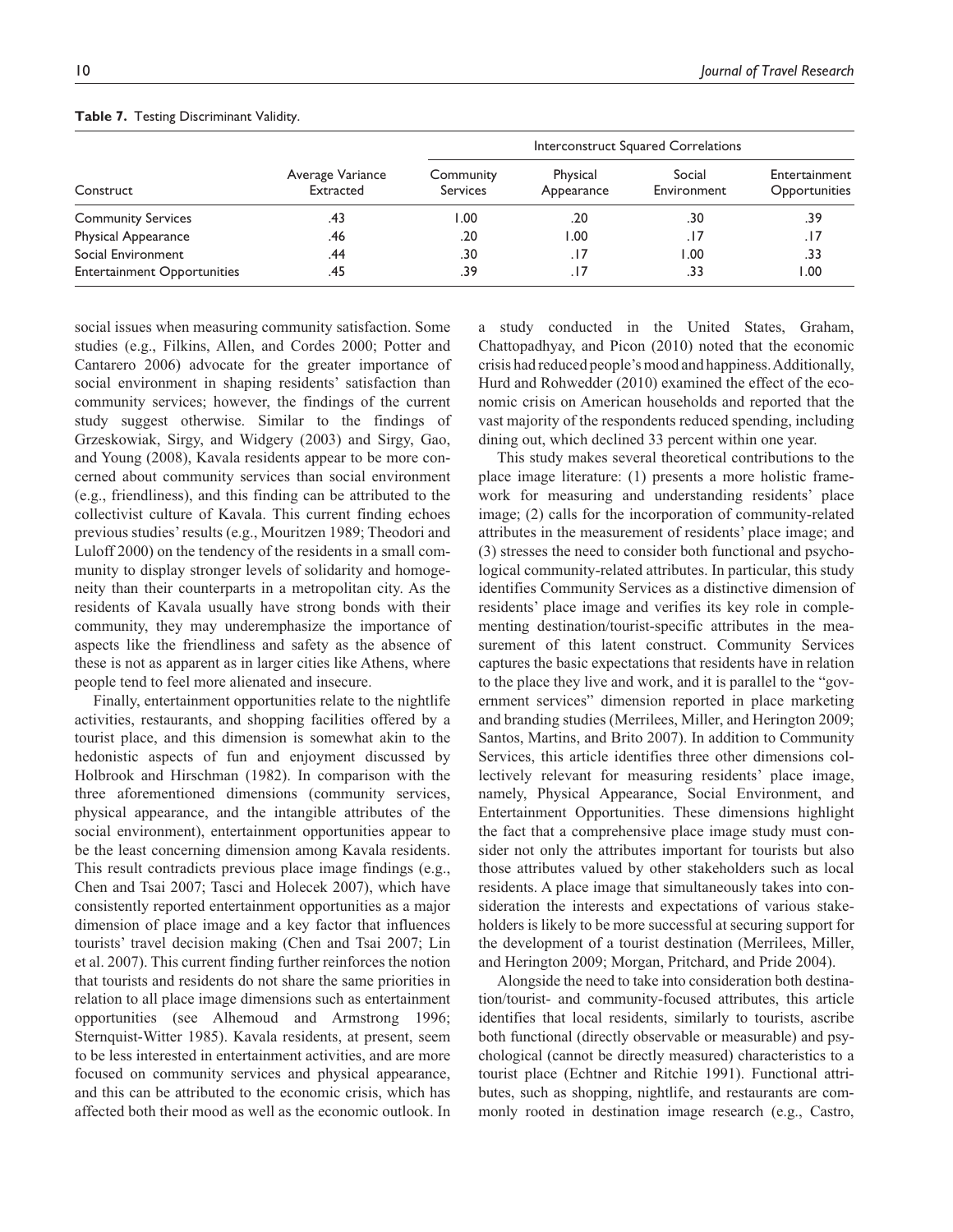|                              | <b>Every day (Community)</b> |                        |                        |  |  |  |
|------------------------------|------------------------------|------------------------|------------------------|--|--|--|
|                              | Local Services               | <b>Cleanliness</b>     |                        |  |  |  |
|                              | Job opportunities            |                        |                        |  |  |  |
|                              |                              |                        |                        |  |  |  |
| <b>Functional</b>            |                              | Safet                  | <b>→ Psychological</b> |  |  |  |
|                              | <b>Restaurants</b>           |                        |                        |  |  |  |
|                              | Scenery                      | Friendliness of locals |                        |  |  |  |
|                              | Climate                      |                        |                        |  |  |  |
| <b>Tourism (Destination)</b> |                              |                        |                        |  |  |  |

**Figure 1.** Conceptualization of residents' place image.

Armario, and Ruiz 2007; Chen and Tsai 2007), whereas others, such as public transport and local services, are emphasized by community satisfaction studies (e.g., McCrea, Stimson, and Western 2005; Turksever and Atalik 2001). In a similar manner, Echtner and Ritchie's (1991) psychological attributes (e.g., friendliness, safety, and cleanliness) were also found to play a role in the formation of residents' place image. Inspired by Echtner and Ritchie's (1991) framework, the four dimensions of resident's place image (physical appearance, community services, social environment, and entertainment opportunities) identified by this study can further be explained on two continua, namely, destination versus community, and functional versus psychological (Figure 1).

The first continuum distinguishes place attributes that appeal to tourists and the tourism industry from those directly associated with the local residents' community life. This destination versus community continuum differs from the attributes versus holistic continuum originally adopted by Echtner and Ritchie (1991), which is limited in its capacity for understanding local residents' complex and multilayered perceptions of a tourist destination where they live and work. The second continuum differentiates place attributes that are functional versus those which are psychological in nature. Thus, residents' place image can include certain tourism/destination-oriented functional attributes, such as restaurants and scenery, as well as tourism/destination-oriented psychological attributes, such as the friendliness of locals. Similarly, the image of a tourist place is also based on community-oriented, functional attributes (e.g., local services, transportation) and psychological attributes (e.g., cleanliness). While Figure 1 clusters residents' place image into four distinct dimensions, they are collectively imperative for explaining this latent construct. Echtner and Ritchie (1991) indeed note that the dividing line is not always precise between functional and psychological attributes, and sometimes they intertwine. Safety, for example, may be conceived as a psychological attribute (i.e., the extent to which a person feels safe at a tourist destination), as well as a functional attribute (i.e., whether the tourist destination has safety features in place such as closed-circuit television on the streets). This is also true with regard to the distinction between community and destination attributes. Restaurants, for example, can be valued by both tourists and local residents. Figure 1 contributes to place

image scholarship by clarifying the composition and operational/functional meanings of the residents' place image construct. The identification of residents' place image as a complex composition of functional and psychological characteristics, as well as destination- and community-focused attributes, directly responds to Ashworth's (1992) call for (urban) tourism studies to aid in understanding the position of tourism within the local form and function of cities to its various stakeholders.

This study also contributes to the place image literature by suggesting that residents' perceptions of the tourist place (e.g., community services and social environment in the context of Kavala) may alter or evolve according to its macroenvironment conditions (e.g., economic status and collectivist culture of Kavala), akin to tourist destination image dimensions (Govers, Go, and Kumar 2007). Hence, apart from considering the multiple economic and social functions that a tourist place caters to local residents, a longitudinal approach can benefit future research as to better understand the degree to which residents' place image changes or evolves over time. Finally, this study verifies that place image is not a static but a dynamic mental construct (Kearns and Philo 1993). Hence, drawn on the stakeholder theory, place image is subject to varied interpretations by varied stakeholder groups (Ashworth and Voogd 1990; Cohen 2001; Sack 1992; Stylidis, Belhassen, and Shani, forthcoming). To fully understand the multifaceted nature of place image in tourism, the current study urge scholars to move beyond the solo-stakeholder approach (examining the attributes important to one stakeholder group or the image held by a particular stakeholder) and opts for the multiple-stakeholder approach (measuring and triangulating the image perspectives of multiple stakeholders).

# **Managerial Implications**

The examination of residents' place image offers several practical implications. First, in terms of community planning, this study highlights the need to identify and address the various dimensions constituting residents' place image, in order to achieve the delicate balance between tourism prosperity and community well-being. It thus enables local authorities, planners, and developers to identify attributes that are crucial for the development of a tourist place and simultaneously sustain or enhance residents' quality of life (Andereck and Nyaupane 2011). Figure 1, in particular, provides a perceptual map to help identify the community-functional attributes that potentially deliver residents' satisfaction with a tourist place (e.g., the local services). This map also suggests destinationfunctional attributes (e.g., restaurants) that positively/negatively influence residents' perception of the tourist place. In the case of Kavala, for example, an investment in a shopping mall will directly benefit the local residents as well as the tourists, as it will increase employment opportunities, improve infrastructure, and offer more recreational activities.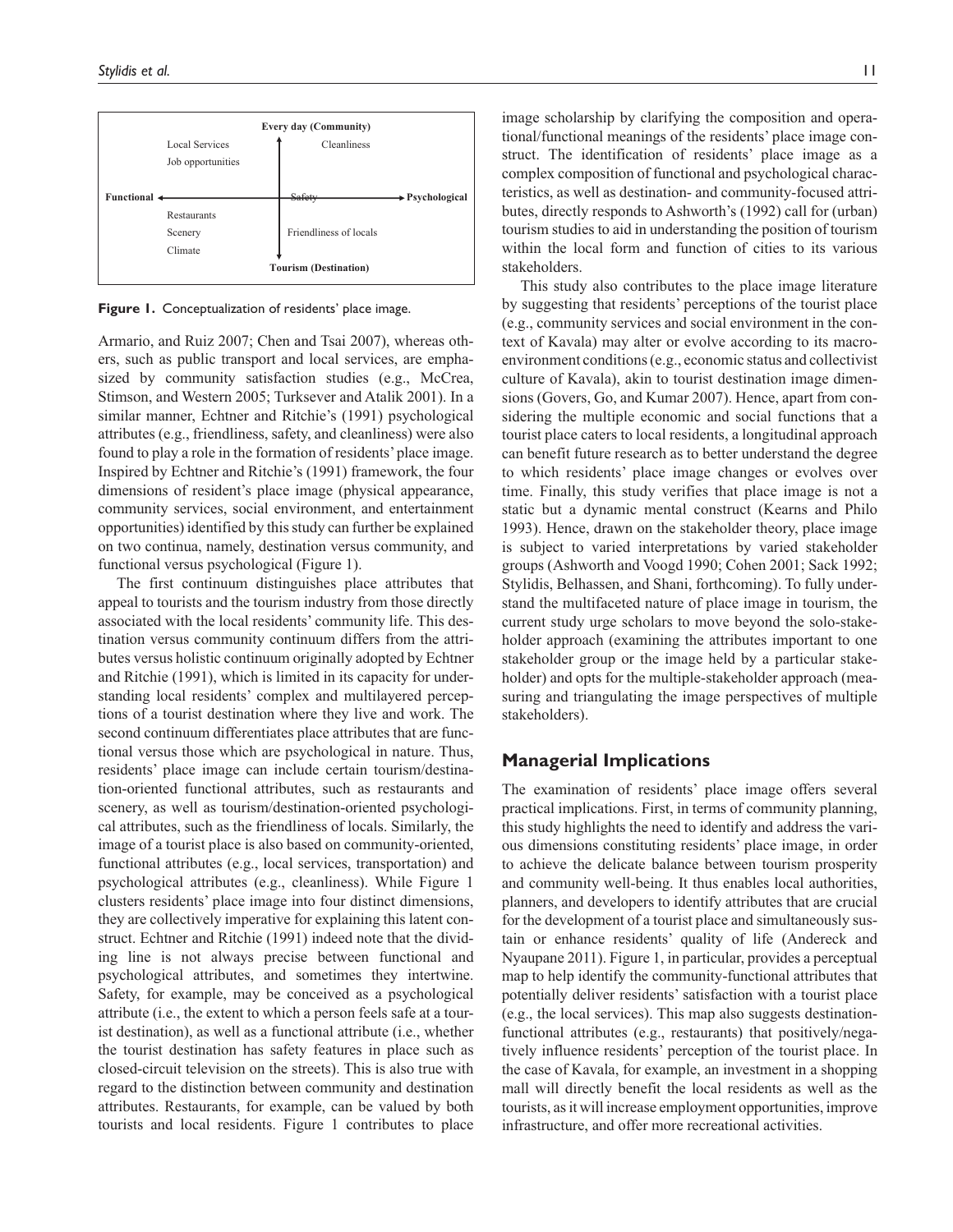Second, as a person's behavior is influenced by the mental images of a place (Elliot, Papadopoulos, and Kim 2011; Kearsley 1990), this study provides some insights that may assist politicians and policy makers in gauging possible residents' reactions in advance of future development activities concerning the place. Specifically, consistent with the social exchange theory (Ap 1992), tourism development studies (e.g., Lee 2013; Stylidis and Terzidou 2014) have indicated that residents are likely to support tourism development if they perceive its benefits to outweigh its potential negative consequences. Similarly, a tourism development project is more likely to gain local support if it is aimed at resolving negatively perceived attributes while at the same time sustaining and enhancing the positive attributes of the tourist place. For instance, a development plan that seeks to improve the transportation facilities of Kavala, such as new bus routes or parking lots, is likely to gain residents' support.

In terms of marketing, the four dimensions identified by this study can be embedded into a survey instrument to diagnose strengths versus weaknesses or the pluses/pros versus minuses/cons of residents' place image. The "local knowledge" garnered from such diagnosis can assist place marketers to "localize" their strategies in order to address development and communication activities more effectively. This acquired knowledge can also facilitate place re-imaging (rebranding) or rejuvenation efforts by appealing to the interests and expectations of key stakeholders (Reiser and Crispin 2009), such as local residents and tourists, and in turn can foster civic pride, attachment to the community, or even to what Tuan (1974) describes as "topophilia." Engaging key stakeholders (e.g., local residents) in place re-imaging or rejuvenation activities is crucial, first because the more realistic the new image promoted for a place, the more likely it is to be accepted by these stakeholders (Bennett and Koudelova 2001), and second because exclusion of any stakeholder may create negativity and even hostility toward the new image, as well as affect the host–visitor relationship (McCarthy 2004).

The perceptual map (Figure 1) proposed in this study can facilitate the development of an image that celebrates a place's heritage or uniqueness and differentiates it from other competing tourist places. In the case of Kavala, most respondents positively appraise nature and historic elements like the scenery, architecture, and historic sites. Such images could be reinforced by promoting heritage and cultural tourism to Kavala, further highlighting these unique aspects of the city. Overall, by addressing the negative and reinforcing the positive points/aspects of a tourist place, place promoters can strategically build an effective product positioning and a unique brand image, leading to the construction of a seductive "urban idyll" (Hoskins and Tallon 2003). This image assessment process should be ongoing; as cities evolve over time, so is their perceived image (Ward 2007).

Finally, this study aids in shaping internal marketing campaigns to enhance residents' place image or encourage them to promote the city to others (e.g., Clifford and King 1993;

Crick 2003). Previous studies have indicated that a positive image motivates residents to act as ambassadors (Schroeder 1996; Tilson and Stacks 1997) and highlighted their significant role in place marketing. This notion is particularly useful for destinations with limited financial resources for tourism marketing and promotion (Hsu, Wolfe, and Kang 2004), or in times of economic recession and budget cuts (Burgess 1982), as in the case of Kavala and other European destinations. Therefore, Kavala's local authorities or tourism board should undertake internal marketing campaigns to instill trust in the residents and solicit their support for development activities, by communicating how the local authorities are addressing the negative aspects while sustaining the positive characteristics of place image. To encourage the local residents' engagement with a development project, place promoters may consider promotional strategies, such as a social media campaign (on Facebook or You tube), that invites local residents to share photos, videos, and comments to convey the uniqueness and attractiveness of their local community as a desirable tourist destination.

# **Limitations and Future Research Directions**

This study, like any research, has some limitations that offer opportunities for future research. First, the measurement of residents' place image has been developed based on a single tourist place and thus may limit the generalization of the results to other places. While the measurement of residents' place image presented by this study exhibits sound construct and discriminant validity as well as reliability, it requires further validation with a larger sample and with other tourist places. Second, while the total variance explained by the scale is satisfactory, it also comprises some unexplained variance and thus suggests that the study has not accounted for all attributes essential for measuring residents' place image. A suggestion for future research is to include additional psychological attributes (e.g., reputation and fame) (Echtner and Ritchie 1991), as well as affective attributes (e.g., relaxing, exciting, pleasant) into the measurement of residents' place image (Lin et al. 2007). Additionally, the current study indicates that residents' place image is a multidimensional construct. Corresponding with the established notion that people have attribute-based and overall evaluations of a place's image, it will be insightful to examine how individual image dimensions affect the overall place image among residents and then their behavioral intentions (e.g., decision to migrate, intention to recommend). Finally, building on the work of Schroeder (1996) and Stylidis, Belhassen, and Shani (forthcoming), it will be prudent to examine if residents' favorable (or unfavorable) image of a tourist place increases (decreases) their support for tourism development. Such research will be insightful, theoretically and practically, in understanding the relationship between residents' support and the success of tourism development.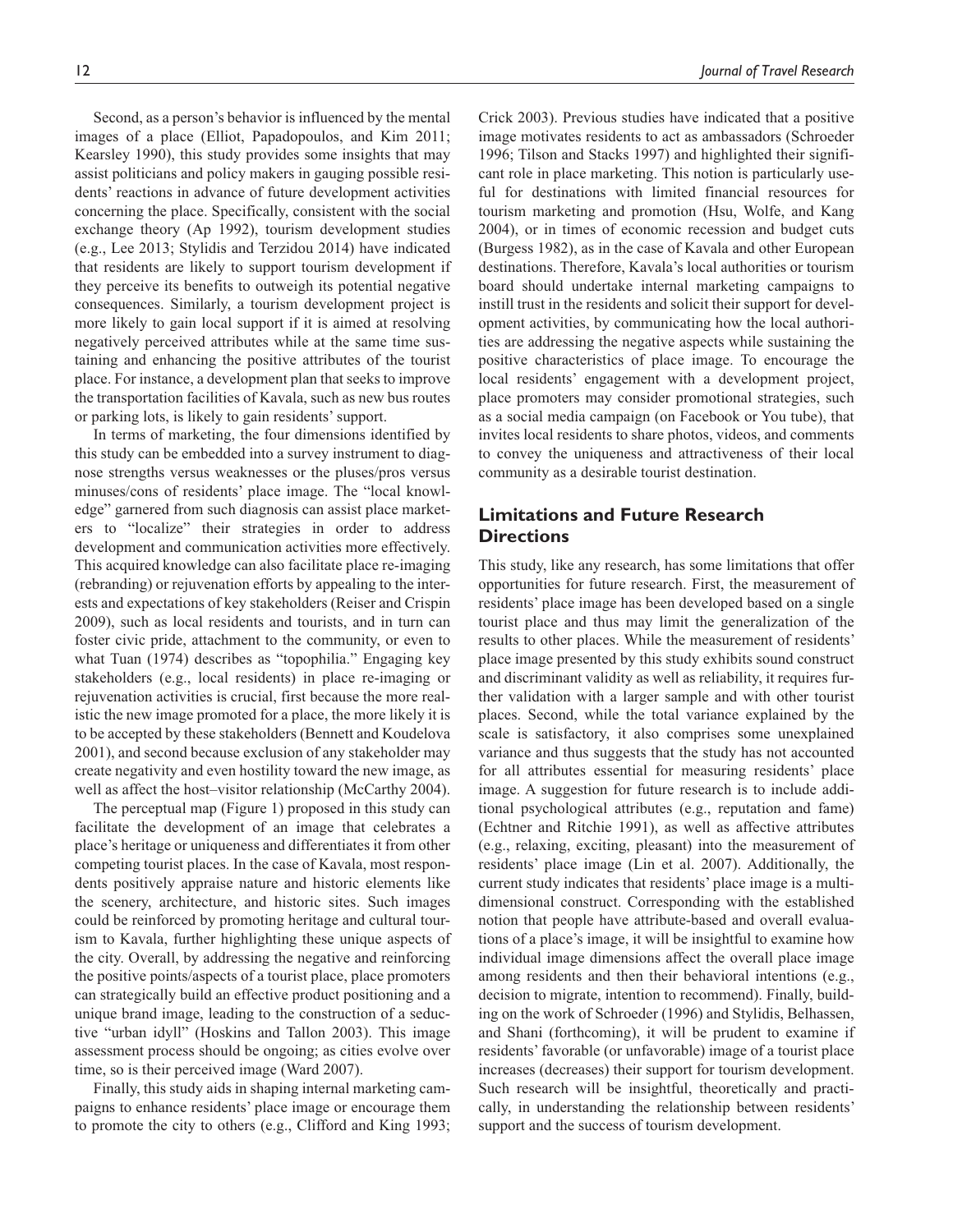#### **Declaration of Conflicting Interests**

The author(s) declared no potential conflicts of interest with respect to the research, authorship, and/or publication of this article.

#### **Funding**

The author(s) received no financial support for the research, authorship, and/or publication of this article.

#### **References**

- Alhemoud, A. M., and E. G. Armstrong. (1996). "Image of Tourism Attractions in Kuwait." *Journal of Travel Research*, 34 (4): 76-80.
- Andereck, K. L., and G. P. Nyaupane. (2011). "Exploring the Nature of Tourism and Quality of Life Perceptions among Residents." *Journal of Travel Research*. 50 (3): 248-60.
- Andrades-Caldito, L., M. Sanchez-Rivero, and J. Pulido-Fernandez. (2013). "Differentiating Competitiveness through Tourism Image Assessment: An Application to Andalusia." *Journal of Travel Research*, 52 (1): 68-81.
- Andriotis, K. (2005). "Community Groups' Perceptions of and Preferences for Tourism Development: Evidence from Crete." *Journal of Hospitality and Tourism Research*, 29 (1): 67-90.
- Ap, J. (1992). "Residents' Perceptions on Tourism Impacts." *Annals of Tourism Research*, 19 (4): 665-90.
- Ashworth, G. J. (1992). "Is There Urban Tourism?" *Tourism Recreation Research*, 17 (2): 3-8.
- Ashworth, G. J., and H. Voogd. (1990). *Selling the City: Marketing Approaches in Public Sector Urban Planning*. London: Belhaven Press.
- Assaker, G., and R. Hallak. (2013). "Moderating Effects of Tourists' Novelty-Seeking Tendencies on Destination Image, Visitor Satisfaction, and Short- and Long- Term Revisit Intentions." *Journal of Travel Research*, 52 (5): 600-13.
- Avraham, E. (2004). "Media Strategies for Improving an Unfavourable City Image." *Cities*, 21 (6): 471-79.
- Baloglu, S., and K. W. McCleary. (1999). "A Model of Destination Image Formation." *Annals of Tourism Research*, 26 (4): 868-97.
- Bandyopadyay, R., and D. Morrais. (2005). "Representative Dissonance: India's Self and Western Image." *Annals of Tourism Research*, 32 (4): 1006-21.
- Beerli, A., and J. Martin. (2004). "Tourists' Characteristics and the Perceived Image of Tourist Destinations: A Quantitative Analysis—A Case Study of Lanzarote, Spain." *Tourism Management*, 25 (5): 623-36.
- Bennett, R., and R. Koudelova. (2001). "Image Selection and the Marketing of Downtown Areas in London and New York." *International Journal of Public Sector Management*, 14 (3): 205-20.
- Bigne, E. A., I. G. Sanchez, and S. B. Sanz. (2005). "Relationships among Residents' Image, Evaluation of the Stay and Postpurchase Behaviour." *Journal of Vacation Marketing*, 11 (4): 291-302.
- Blunch, N. J. (2008). *Introduction to Structural Equation Modelling Using SPSS and AMOS*. London: Sage.
- Bonn, M. A., S. M. Joseph, and M. Dai. (2005). "International versus Domestic Visitors: An Examination of Destination Image Perceptions." *Journal of Travel Research*, 43 (3): 294-301.
- Bramwell, B., and L. Rawding. (1996). "Tourism Marketing Images of Industrial Cities." *Annals of Tourism Research*, 23 (1): 201-21.
- Bramwell, B., and A. Sharman. (1999). "Collaboration in Local Tourism Policymaking." *Annals of Tourism Research*, 26 (2): 392-415.
- Brislin, R. W. (1976). "Back-Translation for Cross-Cultural Research." *Journal of Cross-Cultural Psychology*, 1 (3): 185-216.
- Bruin, M. J., and C. C. Cook. (1997). "Understanding Constraints and Residential Satisfaction among Low-Income Single-Parent Families." *Environment and Behaviour*, 29 (4): 532-53.
- Burgess, J. (1982). "Selling Places: Environmental Images for the Executive." *Regional Studies*, 16:11-17.
- Byrd, E. T., H. E. Bosley, and M. G. Dronberger. (2009). "Comparisons of Stakeholder Perceptions of Tourism Impacts in Rural Eastern North Carolina." *Tourism Management*, 30 (5): 693-703.
- Campelo, A., R. Aitken, M. Thyne, and J. Gnoth. (2014). "Sense of Place: The Importance of Destination Branding." *Journal of Travel Research*, 53 (2): 154-66.
- Castro, C. B., E. M. Armario, and D. M. Ruiz. (2007). "The Influence of Market Heterogeneity on the Relationship between a Destination's Image and Tourists' Future Behaviour." *Tourism Management*, 28 (1): 175-87.
- Chen, C., and S. Phou. (2013). "A Closer Look at Destination: Image, Personality, Relationship and Loyalty." *Tourism Management*, 36 (1): 269-78.
- Chen, C. C., Y. H. Lin, and J. F. Petrick. (2013). "Social Biases of Destination Perceptions." *Journal of Travel Research*, 52 (2): 240-52.
- Chen, C. F., and D. C. Tsai. (2007). "How Destination Image and Evaluative Factors Affect Behavioural Intentions?" *Tourism Management*, 28 (4): 1115-22.
- Chen, P. J., and D. L. Kerstetter. (1999). "International Students' Image of Rural Pennsylvania as a Travel Destination." *Journal of Travel Research*, 37 (3): 256-66.
- Chi, C. G. Q., and H. Qu. (2008). "Examining the Structural Relationships of Destination Image, Tourist Satisfaction and Destination Loyalty: An Integrated Approach." *Tourism Management*, 29 (4): 624-36.
- Chionis, K. (2005). *The History of Kavala*. Kavala: Municipal Museum of Kavala.
- Choi, H. C., and E. Sirakaya. (2005). "Measuring Residents' Attitude toward Sustainable Tourism: Development of Sustainable Tourism Attitude Scale." *Journal of Travel Research*, 43 (4): 380-94.
- Clifford, S., and A. King. (1993). "Losing Your Place." In *Local Distinctiveness: Place, Particularity and Identity*, edited by S. Clifford and A. King. London: Common Ground, pp. 7-19.
- Cohen, E. (2001). "Ethnic Tourism in Southeast Asia." In *Tourism, Anthropology and China*, edited by T. Chee-Beng, S. Cheung, and Y. Hui. Bangkok: White Lotus, pp. 27-54.
- Cooper, C., J. Fletcher, A. Fyall, D. Gilbert, and S. Wanhill. (2008). *Tourism, Principles and Practice*, 4th edition. Harlow: Pearson Education.
- Crick, A. (2003). "Internal Marketing of Attitudes in Caribbean Tourism." *International Journal of Contemporary Hospitality Management*, 15 (3): 161-66.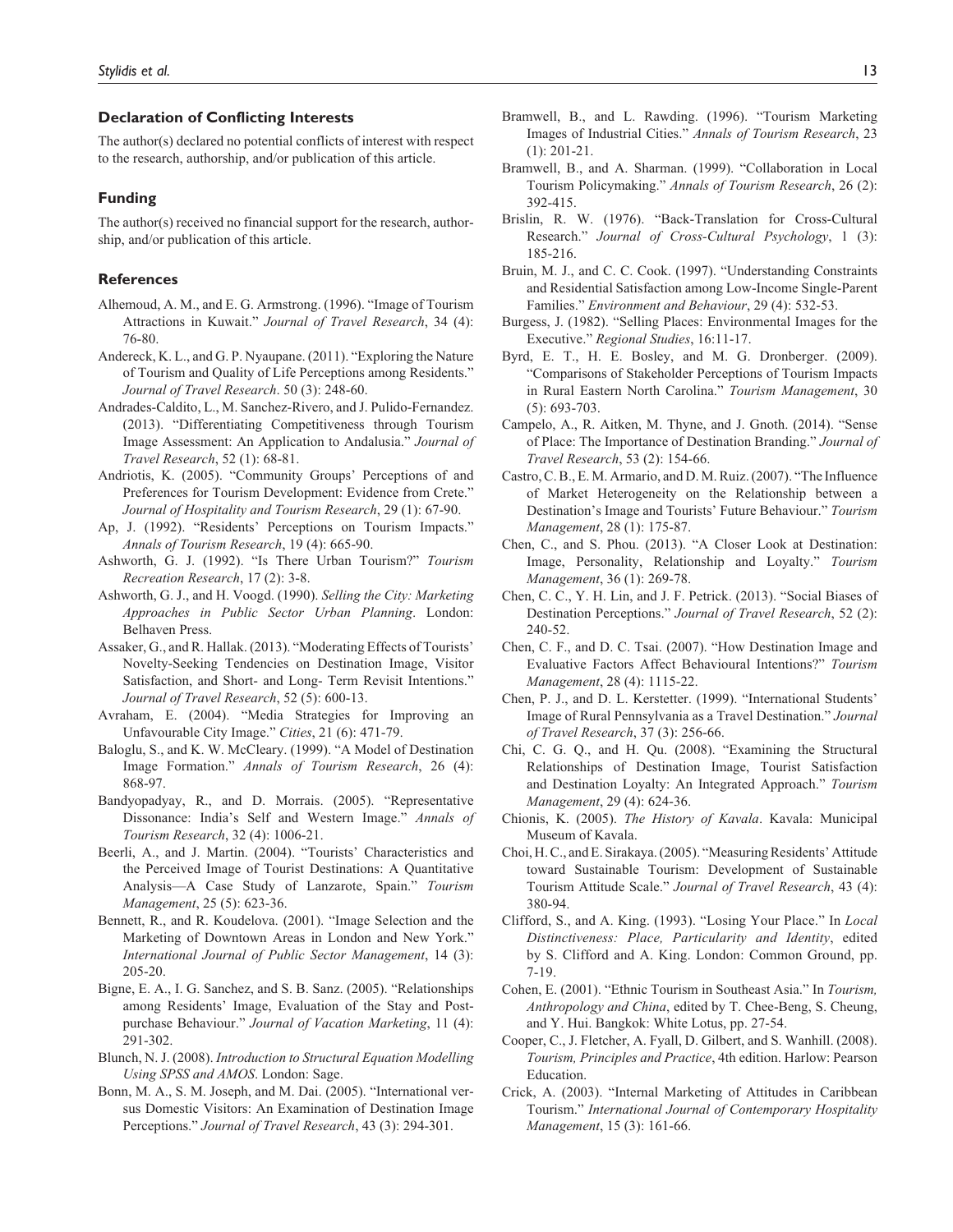- Czaja, R., and J. Blair. (2005). *Designing Surveys: A Guide to Decisions and Procedures*, 2nd edition. London: Pine Forge Press.
- D'Angella, F., and F. M. Go. (2009). "Tale of Two Cities' Collaborative Tourism Marketing: Towards a Theory of Destination Stakeholder Assessment." *Tourism Management*, 30 (3): 429-40.
- Deslandes, D., R. Goldsmith, M. Bonn, and S. Joseph. (2006). "Measuring Destination Image: Do the Existing Scales Work?" *Tourism Review International*, 10:141-53.
- DeVellis, R. F. (2003). *Scale Development: Theory and Applications*, 2nd edition. London: Sage.
- Dolnicar, S., and B. Grun. (2013). "Validly Measuring Destination Image in Survey Studies." *Journal of Travel Research*, 52 (1): 3-14.
- Dyer, P., D. Gursoy, B. Sharma, and J. Carter. (2007). "Structural Modelling of Resident Perceptions of Tourism and Associated Development on the Sunshine Coast, Australia." *Tourism Management*, 28:409-22.
- Echtner, C. M., and J. R. B. Ritchie. (1991). "The Meaning and Measurement of Destination Image." *Journal of Tourism Studies*, 2 (2): 2-12.
- Echtner, C. M., and J. R. B. Ritchie. (1993). "The Measurement of Destination Image: An Empirical Assessment." *Journal of Travel Research*, 31 (4): 3-13.
- Elliot, S., N. Papadopoulos, and S. S. Kim. (2011). "An Integrative Model of Place Image: Exploring Relationships between Destination, Product, and Country Images." *Journal of Travel Research*, 50 (5): 520-34.
- Filkins, R., J. C. Allen, and S. Cordes. (2000). "Predicting Community Satisfaction among Rural Residents: An Integrative Model." *Rural Sociology*, 65:72-86.
- Florida, R., C. Mellander, and K. Stolarick. (2011). "Beautiful Places: The Role of Perceived Aesthetic Beauty in Community Satisfaction." *Regional Studies*, 45 (1): 33-48.
- Fornell, C., and D. F. Larcker. (1981). "Evaluating Structural Equation Models with Unobservable Variables and Measurement Error." *Journal of Marketing Research*, 18 (1): 39-50.
- Freeman, R. (1984). *Strategic Management: A Stakeholder Approach*. Boston: Pitman.
- Gallarza, M. G., L. G. Saura, and H. C. Garcia. (2002). "Destination Image: Towards a Conceptual Framework." *Annals of Tourism Research*, 29 (1): 56-78.
- Gitelson, R., and D. Kerstetter. (1994). "The Influence of Friends and Relatives in Travel Decision-Making." *Journal of Travel and Tourism Marketing*, 3 (3): 59-68.
- Glaeser, E., J. Kolko, and A. Saiz. (2000). "Consumer City." *Journal of Economic Geography*, 1 (1): 27-50.
- Goeldner, C. R., and J. R. B. Ritchie. (2009). *Tourism: Principles, Practices, Philosophies*, 11th edition. London: Wiley.
- Goodrich, J. N. (1978). "The Relationship between Preferences for and Perceptions of Vacation Destinations: Application of a Choice Model." *Journal of Travel Research*, 17 (2): 8-13.
- Goudy, W. J. (1977). "Evaluations of Local Attributes and Community Satisfaction in Small Towns." *Rural Sociology*, 42 (3): 371-82.
- Govers, R., F. M. Go, and K. Kumar. (2007). "Promoting Tourism Destination Image." *Journal of Travel Research*, 46 (1): 15-23.
- Graham, C., S. Chattopadhyay, and M. Picon. (2010). "Adapting to Adversity: Happiness and the 2009 Economic Crisis in the United States." *Social Research*, 77 (2): 715-48.
- Green, R. (2005). "Community Perceptions of Environmental and Social Change and Tourism Development on the Island of Koh Samui, Thailand." *Journal of Environmental Psychology*, 25  $(1): 37-56.$
- Grillo, M. C., M. A. Teixeira, and D. C. Wilson. (2010). "Residential Satisfaction and Civic Engagement: Understanding the Causes of Community Participation." *Social Indicators Research*, 97:451-66.
- Grzeskowiak, S., M. J. Sirgy, and R. Widgery. (2003). "Residents' Satisfaction with Community Services: Predictors and Outcomes." *Regional Analysis and Policy*, 33 (2): 1-36.
- Hair, J. F., W. C. Black, B. J. Babin, and R. E. Anderson. (2010). *Multivariate Data Analysis*, 7th edition. New Jersey: Pearson Education.
- Hall, C. M. (2008). *Tourism Planning: Policies, Processes and Relationships*, 2nd edition. Essex: Pearson.
- Hellenic Statistical Authority. (2012). "Statistical Database.*"* [http://](http://www.statistics.gr/portal/page/portal/ESYE/PAGE-database) [www.statistics.gr/portal/page/portal/ESYE/PAGE-database](http://www.statistics.gr/portal/page/portal/ESYE/PAGE-database) (accessed September 11, 2013).
- Henkel, R., P. Henkel, W. Agrusa, J. Agrusa, and J. Tanner. (2006). "Thailand as a Tourist Destination: Perceptions of International Visitors and Thai Residents." *Asia Pacific Journal of Tourism Research*, 11 (3): 269-87.
- Holbrook, M. B., and E. C. Hirschman. (1982). "The Experiential Aspects of Consumption: Consumer Fantasies, Feelings, and Fun." *Journal of Consumer Research*, 9 (2): 132-40.
- Hoskins, G., and A. Tallon. (2003). "Promoting the 'Urban Idyll': Policies for City Centre Living." In *New Horizons in British Urban Policy: Perspectives on New Labour's Urban Renaissance*, edited by C. Johnstone, and M. Whitehead. Aldershot: Ashgate, pp. 25-40.
- Hsu, C. H. C., K. Wolfe, and S. K. Kang. (2004). "Image Assessment for a Destination with Limited Comparative Advantages." *Tourism Management*, 25 (1): 121-26.
- Hudson, M., and N. Hawkins. (2006). "A Tale of Two Cities—A Commentary on Historic and Current Marketing Strategies Used by the Liverpool and Glasgow Regions." *Place Branding*, 2:155-76.
- Hudson, R. (1988). "Uneven Development in Capitalist Societies." *Transactions of the Institute of British Geographers*, 13:484-96.
- Hudson, S., and J. R. B. Ritchie. (2002). "Understanding the Domestic Market Using Cluster Analysis: A Case Study of the Marketing Efforts of Travel Alberta." *Journal of Vacation Marketing*, 8 (3): 263-76.
- Hurd, M., and S. Rohwedder. (2010). *Effects of the Financial Crisis and Great Recession on American Households*. RAND Working Paper. WR-810, November.
- Kavala Municipality. (2013). *Kavala Municipality Website*. <http://www.kavala.gov.gr/web/guest/cityofkavala>(accessed September 23, 2013).
- Kavaratzis, M., and G. Ashworth. (2005). "Place Branding: An Effective Assertion of Identity or a Transitory Marketing Trick?" *Tijdschrift Voor Economische en Sociale Geografie*, 96 (5): 506-14.
- Kavaratzis, M., and G. Ashworth. (2008). "Place Marketing: How Did We Get Here and Where Are We Going?" *Journal of Place Management and Development*, 1 (2): 150-65.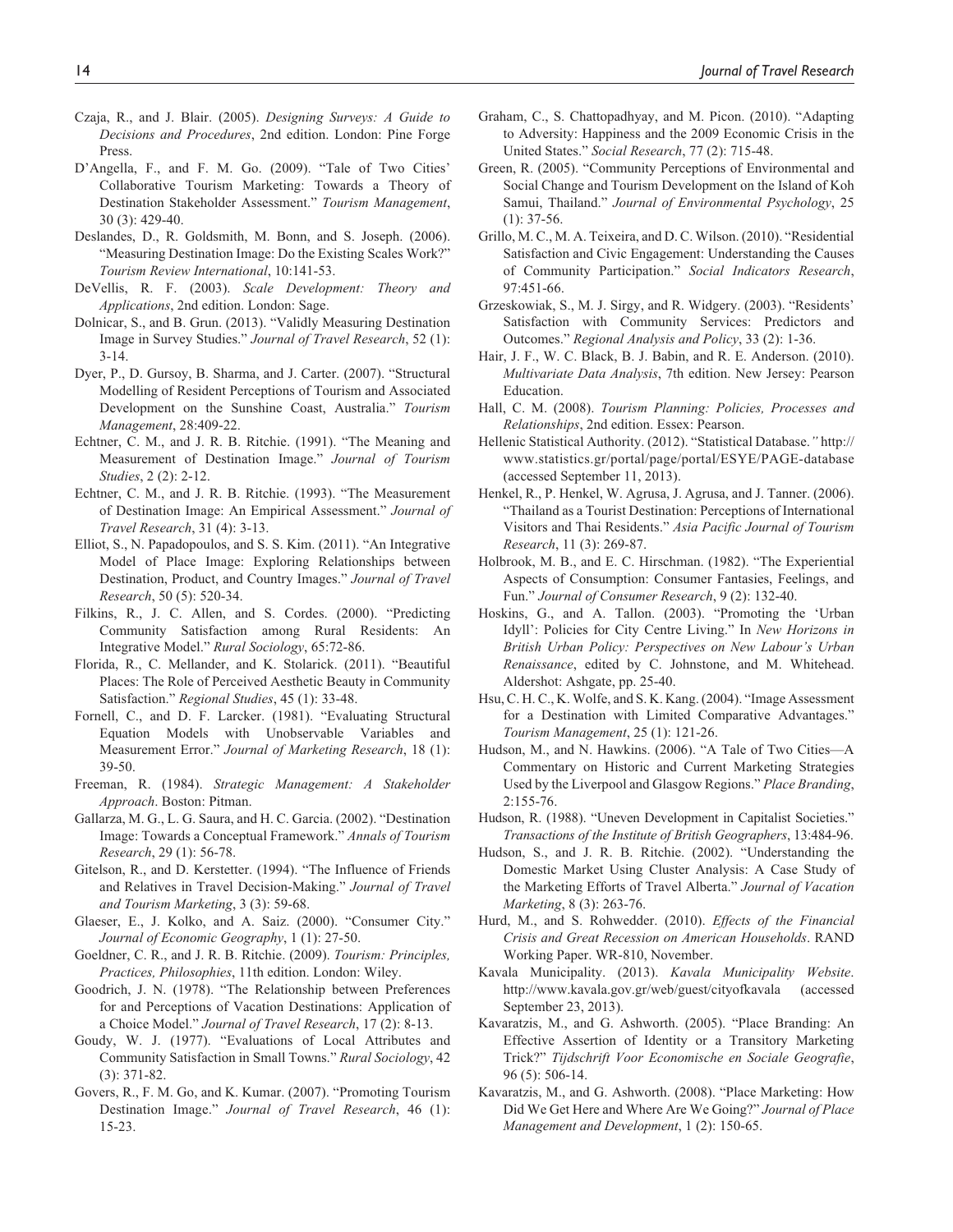- Kearns, G., and C. Philo. (1993). *Selling Places: The City as Cultural Capital, Past and Present*. London: Pergamon.
- Kearsley, G. W. (1990). "Tourism Development and Users' Perceptions of Wilderness in Southern New Zealand." *Australian Geographer*, 21 (2): 127-40.
- Kline, R. B. (2011). *Principles and Practice of Structural Equation Modeling*, 3rd edition. London: Guildford.
- Ko, D. W., and W. P. Stewart. (2002). "A Structural Equation Model of Residents' Attitudes for Tourism Development." *Tourism Management*, 23:521-30.
- Kotler, P., D. H. Haider, and I. Rein. (1993). *Marketing Places: Attracting Investment, Industry, and Tourism to Cities, States, and Nations*. New York: Free Press.
- Ladewig, H., and G. C. McCann. (1980). "Community Satisfaction: Theory and Measurement." *Rural Sociology*, 45 (1): 110-31.
- Lee, B. K., C. K. Lee, and J. Lee. (2014). "Dynamic Nature of Destination Image and Influence of Tourist Overall Satisfaction on Image Modification." *Journal of Travel Research*, 53 (2): 239-51.
- Lee, T. H. (2013). "Influence Analysis of Community Resident Support for Sustainable Tourism Development." *Tourism Management*, 34:37-46.
- Leisen, B. (2001). "Image Segmentation: The Case of a Tourism Destination." *Journal of Services Marketing*, 15 (1): 49-66.
- Lin, C. H., D. B. Morais, D. L. Kerstetter, and J. S. Hou. (2007). "Examining the Role of Cognitive and Affective Image in Predicting Choice across Natural, Developed, and Theme-Park Destinations." *Journal of Travel Research*, 46 (2): 183-94.
- MacCallum, R. C., K. F. Widaman, S. Zhang, and S. Hong. (1999). "Sample Size in Factor Analysis." *Psychological Methods*, 4:84-99.
- McCarthy, J. (2004). "Tourism-Related Waterfront Development in Historic Cities: Malta's Cottonera Project." *International Planning Studies*, 9 (1): 43-64.
- McCrea, R., R. Stimson, and J. Western. (2005). "Testing a Moderated Model of Satisfaction with Urban Living Using Data for Brisbane-South East Queensland, Australia." *Social Indicators Research*, 72:121-52.
- McGehee, N. G., and K. L. Andereck. (2004). "Factors Predicting Rural Residents' Support of Tourism." *Journal of Travel Research*, 43:131-40.
- Merrilees, B., D. Miller, and C. Herington. (2009). "Antecedents of Residents' City Brand Attitudes." *Journal of Business Research*, 62 (3): 362-67.
- Michaelidou, N., N. T. Siamagka, C. Moraes, and M. Micevski. (2013). "Do Marketers Use Visual Representations That Tourists Value? Comparing Visitors' Image of a Destination with Marketer-Control Images Online." *Journal of Travel Research*, 52 (6): 789-804.
- Mill, R. C., and A. M. Morrison. (2009). *The Tourism System*, 6th edition. London: Kendall.
- Morgan, N., A. Pritchard, and R. Pride. (2004). *Destination Branding: Creating the Unique Destination Proposition*, 2nd edition. Oxford: Butterworth-Heinemann.
- Mouritzen, P. E. (1989). "City Size and Citizens Satisfaction: Two Competing Theories Revisited." *European Journal of Political Research*, 17 (6): 661-88.
- Murphy, P. E. (1985). *Tourism: A Community Approach*. New York: Routledge.
- Netemeyer, R. G., W. O. Bearden, and S. Sharma. (2003). *Scaling Procedures: Issues and Applications*. Thousand Oaks, CA: Sage.
- Nunkoo, R., and D. Gursoy. (2012). "Residents' Support for Tourism: An Identity Perspective." *Annals of Tourism Research*, 39 (1): 243-68.
- Papadimitriou, D., A. Apostolopoulou, and K. Kaplanidou. (Forthcoming). "Destination Personality, Affective Image, and Behavioral Intentions in Domestic Urban Tourism." *Journal of Travel Research*.
- Peterson, R. (1994). "A Meta-analysis of Cronbach's Coefficient Alpha." *Journal of Consumer Research*, 21 (2): 381-91.
- Potter, J., and R. Cantarero. (2006). "How Does Increasing Population and Diversity Affect Resident Satisfaction? A Small Community Case Study." *Environment and Behaviour*, 38 (5): 605-25.
- Prayag, G. (2009). "Tourists' Evaluation of Destination Image, Satisfaction and Future Behavioural Intentions—The Case of Mauritius." *Journal of Travel and Tourism Marketing*, 26 (8): 836-53.
- Prayag, G., and C. Ryan. (2012). "Antecedents of Tourists' Loyalty to Mauritius: The Role and Influence of Destination Image, Place Attachment, Personal Involvement and Satisfaction." *Journal of Travel Research*, 51 (3): 342-56.
- Qu, H., L. H. Kim, and H. H. Im. (2011). "A Model of Destination Branding: Integrating the Concepts of the Branding and Destination Image." *Tourism Management*, 32 (3): 465-76.
- Reiser, D., and S. Crispin. (2009). "Local Perceptions of the Reimaging Process: The Case of the Sullivans Cove Waterfront Precinct." *Journal of Place Management and Development*, 2 (2): 109-24.
- Rojek, D. G., F. Clemente, and G. F. Summers. (1975). "Community Satisfaction: A Study of Contentment with Local Services." *Rural Sociology*, 40 (2): 177-92.
- Sack, R. (1992). *Place, Modernity, and the Consumer's World: A Relational Framework for Geographical Analysis*. Baltimore, MD: Johns Hopkins University Press.
- Santos, L., I. Martins, and P. Brito. (2007). "Measuring Subjective Quality of Life: A Survey to Porto's Residents." *Applied Research in Quality of Life*, 2 (1): 51-64.
- Sautter, E. T., and B. Leisen. (1999). "Managing Stakeholders: A Tourism Planning Model." *Annals of Tourism Research*, 26 (2): 312-28.
- Schroeder, T. (1996). "The Relationship of Residents' Image of Their State as a Tourist Destination and Their Support for Tourism." *Journal of Travel Research*, 34 (4): 71-73.
- Shani, A., and N. Uriely. (2012). "VFR Tourism: The Host Experience." *Annals of Tourism Research*, 39 (1): 421-40.
- Shani, A., and Y. Wang. (2011). "Destination Image Development and Communication." In *Destination Marketing and Management*, edited by Y. Wang and A. Pizam. Wallingford, UK: CABI, pp. 130-48.
- Sirgy, J., T. Gao, and R. F. Young. (2008). "How Does Residents' Satisfaction with Community Services Influence Quality of Life Outcomes?" *Applied Research Quality of Life*, 3:81-105.
- Sirgy, M. J., and T. Cornwell. (2002). "How Neighbourhood Features Affect Quality of Life." *Social Indicators Research*, 59:79-114.
- Sirgy, M. J., D. Rahtz, M. Cicic, and R. Underwood. (2000). "A Method for Assessing Residents' Satisfaction with